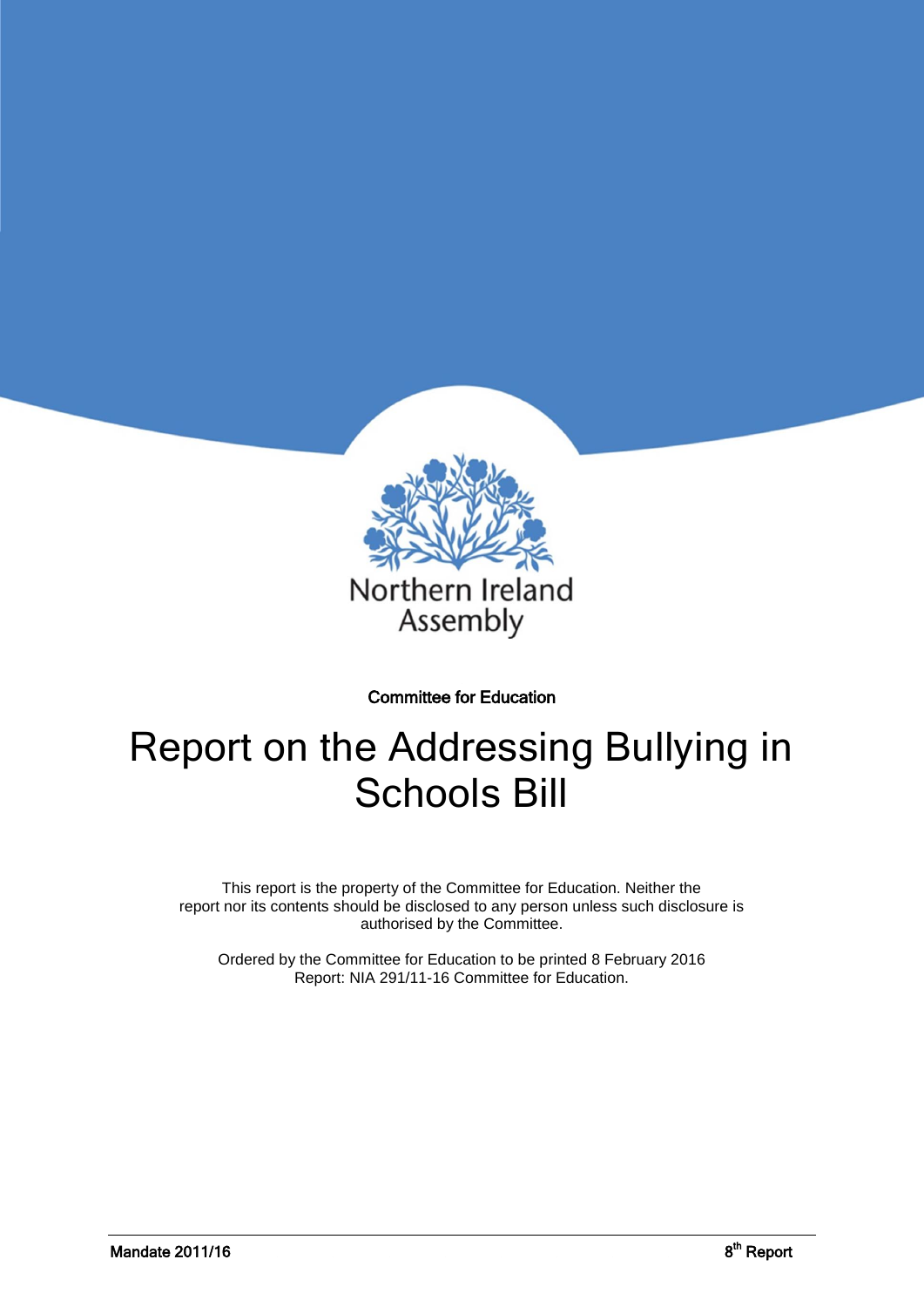## Table of Contents

| <b>Remit, Powers and Membership</b>          | 3              |
|----------------------------------------------|----------------|
| <b>Executive Summary</b>                     | $\overline{a}$ |
| <b>Introduction</b>                          | 5              |
| <b>Consideration of the Bill</b>             | 8              |
| <b>Clause by Clause Scrutiny of the Bill</b> | 29             |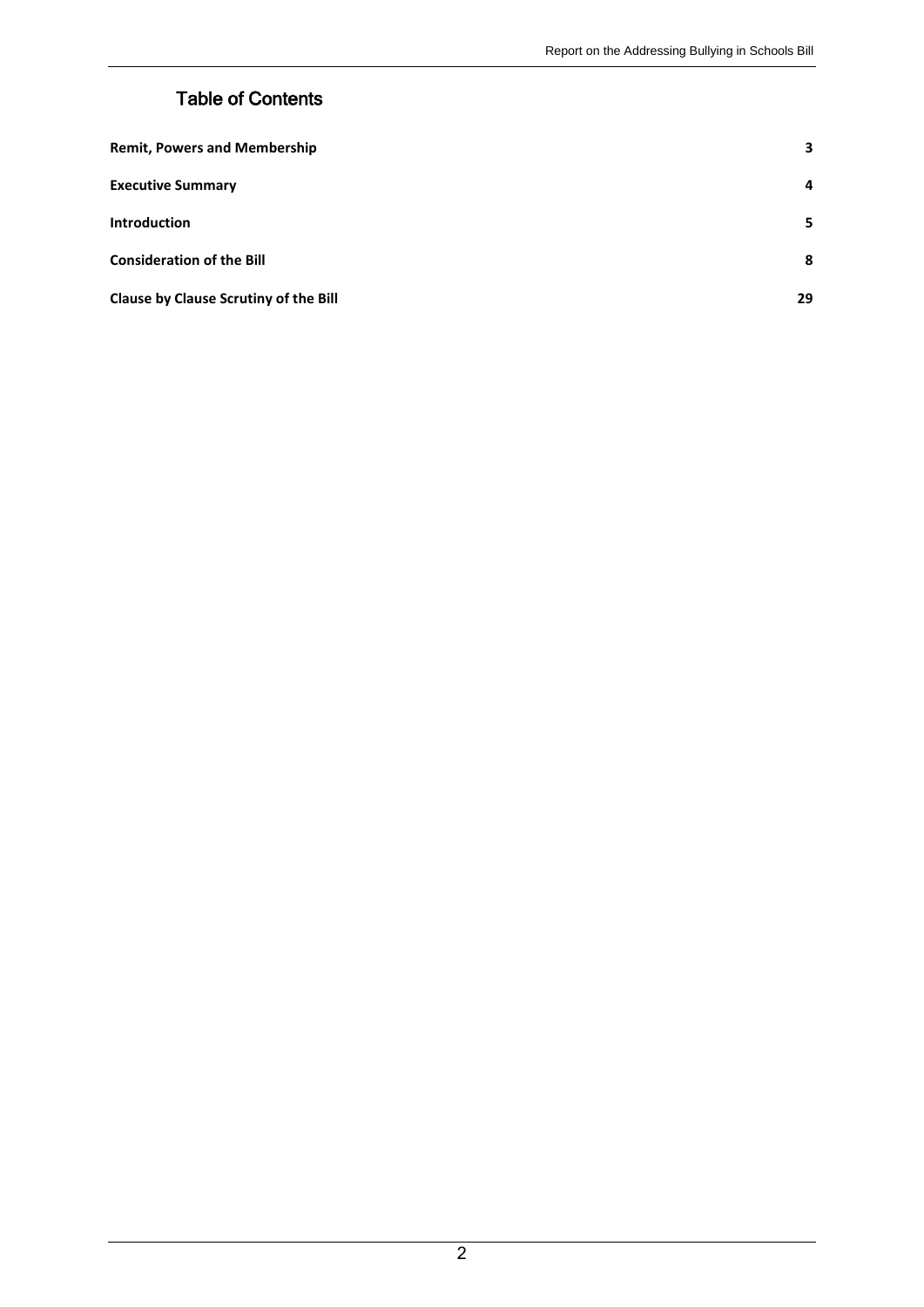## <span id="page-2-0"></span>Remit, Powers and Membership

The Committee for Education is a Statutory Departmental Committee established in accordance with paragraphs 8 and 9 of the Belfast Agreement, Section 29 of the Northern Ireland Act 1998 and, under Standing Order 48.

Statutory Committees have been established to advise and assist the appropriate Minister on the formation of policy in relation to matters within his/her responsibilities. Specifically, the Committee has power to:

- consider and advise on departmental budgets and annual plans in the context of the overall budget allocation;
- consider relevant secondary legislation and take the committee stage of primary legislation;
- call for persons and papers;
- **initiate inquiries and make reports; and**
- consider and advise on matters brought to the Committee by the Minister for Education.

The Committee has 11 members, including a Chairperson and Deputy Chairperson, and a quorum of 5. The membership of the Committee is as follows:

The Committee has 11 members including a Chairperson and Deputy Chairperson and a quorum of 5. The membership of the Committee is as follows:

[Peter Weir](http://www.niassembly.gov.uk/Your-MLAs/List-of-MLAs/Storey-Mervyn/) (Chairperson)

[Sandra Overend](http://www.niassembly.gov.uk/Your-MLAs/List-of-MLAs/Kinahan-Danny/) (Deputy Chairperson)<sup>1</sup>

Maeve McLaughlin

Jonathan Craig

Danny Kennedv<sup>2,3</sup>

Nelson McCausland

Chris Hazzard

Trevor Lunn

Robin Newton

Pat Sheehan

Dolores Kellv<sup>4</sup>

 $1$  With effect from 15 June 2015 Mrs Sandra Overend replaced Mr Danny Kinahan as Deputy **Chairperson** 

 $2$  With effect from 23 June 2015 Mr Ross Hussey replaced Mrs Sandra Overend

<sup>3</sup> With effect from 14 September 2105 Mr Danny Kennedy replaced Mr Ross Hussey

<sup>4</sup> With effect from 8 February 2016, Mrs Dolores Kelly replaced Mr Sean Rogers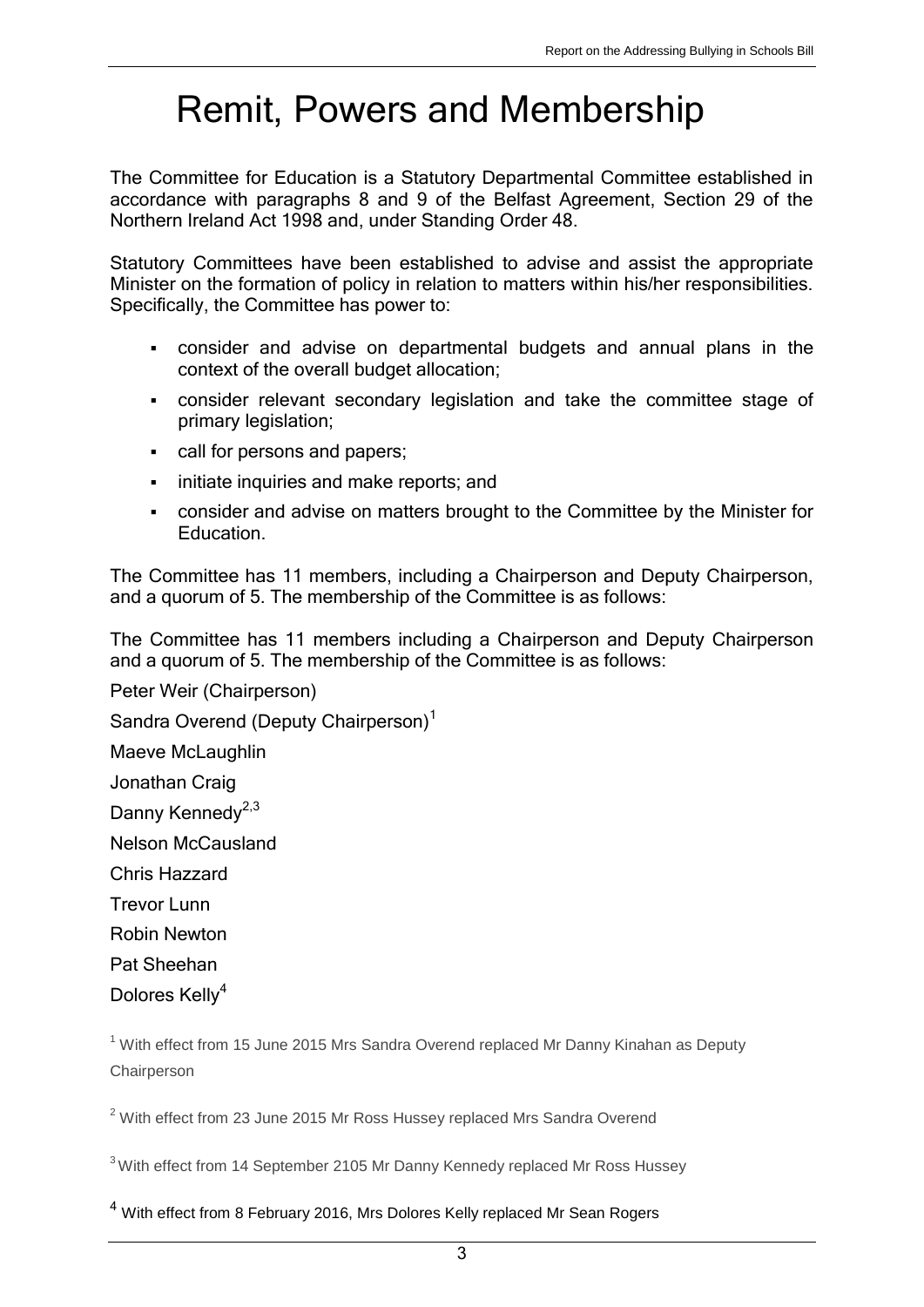## Executive Summary

The Addressing Bullying in Schools Bill includes a definition of bullying and places duties on Boards of Governors of grant-aided schools in respect of devising and implementing measures to prevent bullying and to keep records of incidents of bullying.

During the Committee Stage, Members considered written evidence from 16 organisations and undertook 2 oral evidence sessions and 6 formal meetings. The Committee was also informed by the findings of school focus groups undertaken by Assembly Research Services.

The Committee agreed to recommend a number of amendments to the Addressing Bullying in Schools Bill including:

- an alteration to the wording of the definition of bullying, designed to provide schools with the discretion to include one-off events or acts and omissions targeted at particular groups;
- a new order-making power designed to ensure the capture of changing motivations underpinning bullying;
- a new obligation on Boards of Governors to review their school's anti-bullying measures at least once every 4 years; and
- a new power to permit Boards of Governors to consider measures to tackle cyberbullying, in certain circumstances.

The Committee also agreed to seek a Ministerial assurance in respect of the development of guidance and support for Special Schools and Learning Support Units regarding the application of the provisions of the Bill to children with Special Educational Needs.

The Committee also agreed to support Departmental technical or correcting amendments to Clauses 1 and 3 of the Bill.

4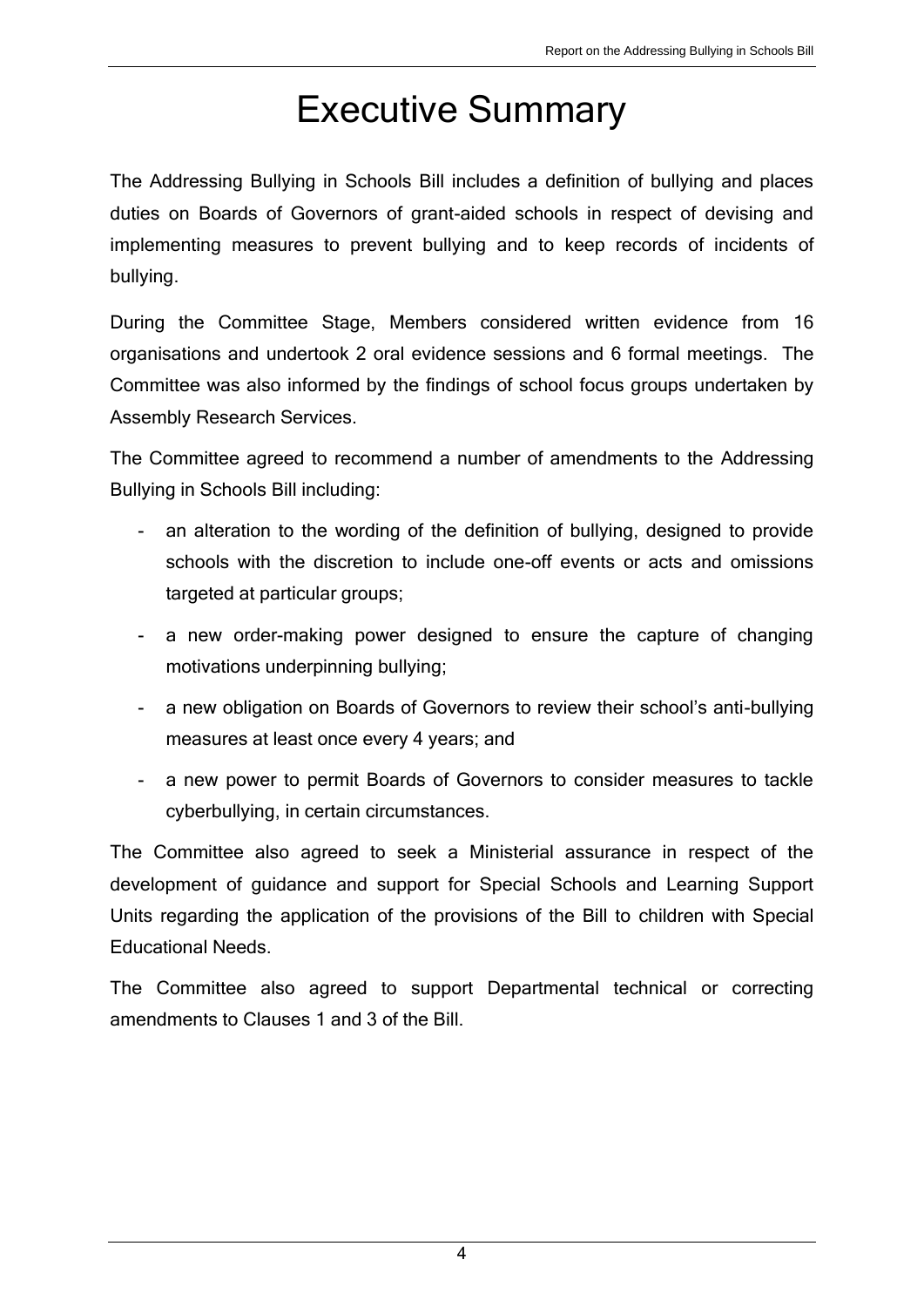# Introduction

- 1. The Addressing Bullying in Schools Bill (NIA 71/11-16) (the Bill) was introduced to the Assembly on 30 November 2015 and referred to the Committee for Education for consideration on completion of the Second Stage of the Bill on 8 December 2015 in accordance with Standing Order 33(1).
- 2. At introduction, the Minister for Education (the Minister) made the following statement under Section 9 of the Northern Ireland Act 1998:

"In my view the Addressing Bullying in Schools Bill would be within the legislative competence of the Northern Ireland Assembly."

3. The Bill's Explanatory and Financial Memorandum (EFM) sets out a summary of the Bill's main provisions. The Bill and the EFM can be viewed at the following link:

[http://www.niassembly.gov.uk/assembly-business/legislation/primary-legislation](http://www.niassembly.gov.uk/assembly-business/legislation/primary-legislation-current-bills/addressing-bullying-in-schools-bill/)[current-bills/addressing-bullying-in-schools-bill/](http://www.niassembly.gov.uk/assembly-business/legislation/primary-legislation-current-bills/addressing-bullying-in-schools-bill/)

- 4. The Bill is described as:
	- providing an inclusive definition of bullying;
	- requiring the Board of Governors of each grant-aided school to determine and review measures to prevent bullying involving registered pupils at their school whilst: on school premises during the school day; travelling to or from school during the school term; or whilst the pupil is in the lawful control or charge of a member of school staff; and to ensure the policies designed to prevent bullying among pupils registered at the school are pursued; and
	- requiring the Board of Governors of grant-aided schools to ensure that a record is kept of all incidents or alleged incidents of bullying which involve a registered pupil whilst: on school premises during the school day; travelling to or from school during the school term; or whilst the pupil is in the lawful control or charge of a member of school staff. The perceived motivation and the manner in which the incident was addressed are also to be recorded.
- 5. The Bill does not contain provisions relating to delegated powers.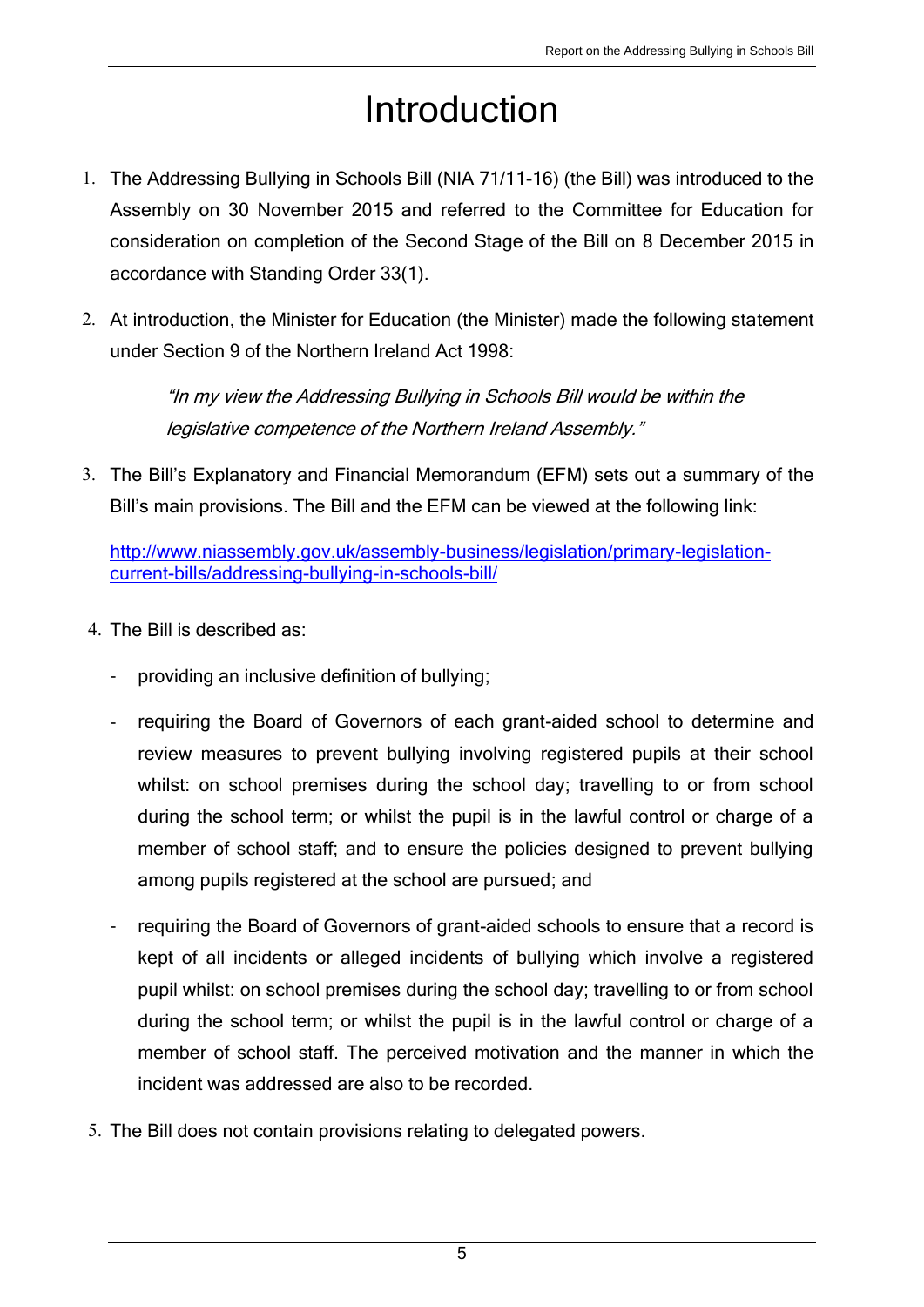## Committee's Approach

- 6. The Committee had before it the Addressing Bullying in Schools Bill (NIA 71/11-16) and the Explanatory and Financial Memorandum that accompanied the Bill.
- 7. The Committee received a Departmental briefing on the Addressing Bullying in Schools Bill, at its meeting on 4 November 2015, in advance of the Committee's formal consideration of the Bill at Committee Stage.
- 8. Following introduction of the Bill to the Assembly, the Committee wrote on 30 November 2015 to key education stakeholders. The Committee also inserted notices in the Belfast Telegraph, Irish News and News Letter seeking written evidence on the Bill by 5 January 2016. The Committee also highlighted its call for evidence via social media.
- 9. Owing to the extensive nature of the Executive's general legislative programme and the introduction of a number of Education Bills during the final session of the mandate, the Committee agreed to undertake its scrutiny of the Bill over a much shorter timescale than is usual. Consequently, at its meeting on 27 January 2016, the Committee agreed to only seek a very short extension to the Committee Stage of the Bill.
- 10. Around 16 organisations and individuals responded to the request for written evidence. Copies of these submissions received by the Committee are included at Appendix 3.
- 11. During the period covered by this Committee Stage Report, the Committee considered the Bill and related issues at 6 of its meetings. The relevant Minutes of Proceedings are included at Appendix 1. From 13 January 2016 to 20 January 2016, the Committee took oral evidence from selected stakeholders who had submitted written evidence. These included:

Northern Ireland Anti-Bullying Forum (13 January 2016);

Children's Law Centre (13 January 2016);

Tor Bank Special School and the National Association of Head Teachers (13 January 2016);

Equality Commission for Northern Ireland and the Northern Ireland Human Rights Commission (20 January 2016);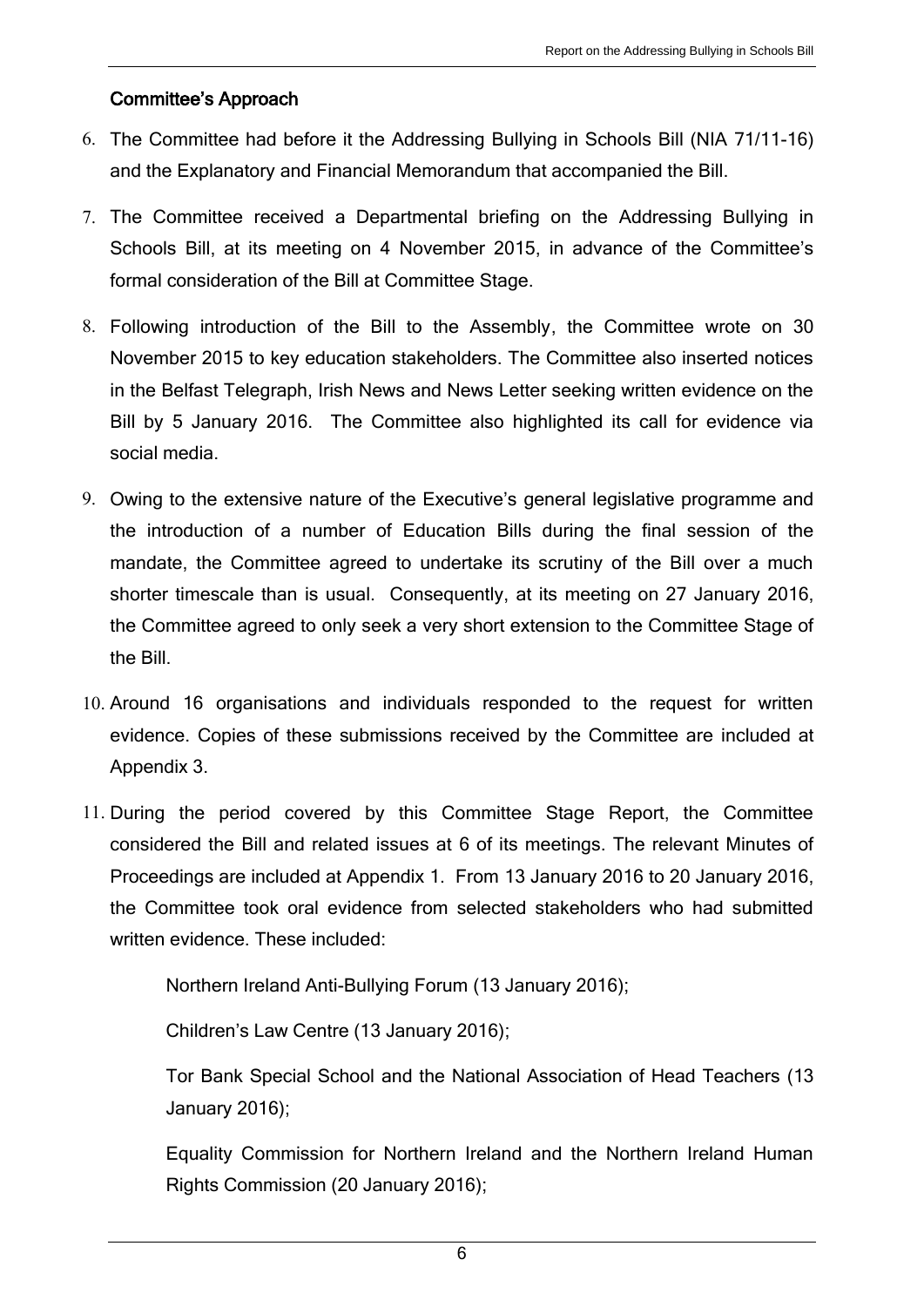Northern Ireland Commissioner for Children and Young People (20 January 2016); and

Ulster Teachers' Union (20 January 2016).

- 12. Both stakeholders and Departmental officials answered Members' questions after their individual sessions, as reflected in the Minutes of Evidence - extracts of which are reproduced at Appendix 2. Departmental officials were requested to provide specific follow-up information to the Committee – this is reproduced at Appendix 4.
- 13. The Committee commenced its informal deliberations on the clauses of the Bill on 27 January 2016 and completed its formal clause by clause scrutiny at its meeting on 3 February 2016.
- 14. In order to assist the Committee in determining the views of children and young people on the provisions of the Bill, the Committee commissioned Assembly Research Services and Assembly Education Services to undertake focus group surveys with representative groups of school pupils. A report on the findings from these focus groups was presented to the Committee, at its meeting on 20 January 2016, and is appended at Appendix 5. Assembly Research Services also provided the Committee with research papers on the Bill itself which are also included at Appendix 5.
- 15. Additionally, Members of the Committee met informally with young people participating in the Assembly's Erasmus+ Connections project and considered their report on mental health issues in education and the linkage with bullying in schools. The relevant Assembly Erasmus+ Connections report is included at Appendix 6.

#### Report on the Committee Stage of the Addressing Bullying in Schools Bill

16. At its meeting on 8 February 2016, the Committee agreed that its Report on the Addressing Bullying in Schools Bill - this Report - would be the 8<sup>th</sup> Report of the Committee for the 2011-16 mandate. The Committee also agreed that this Report should be printed.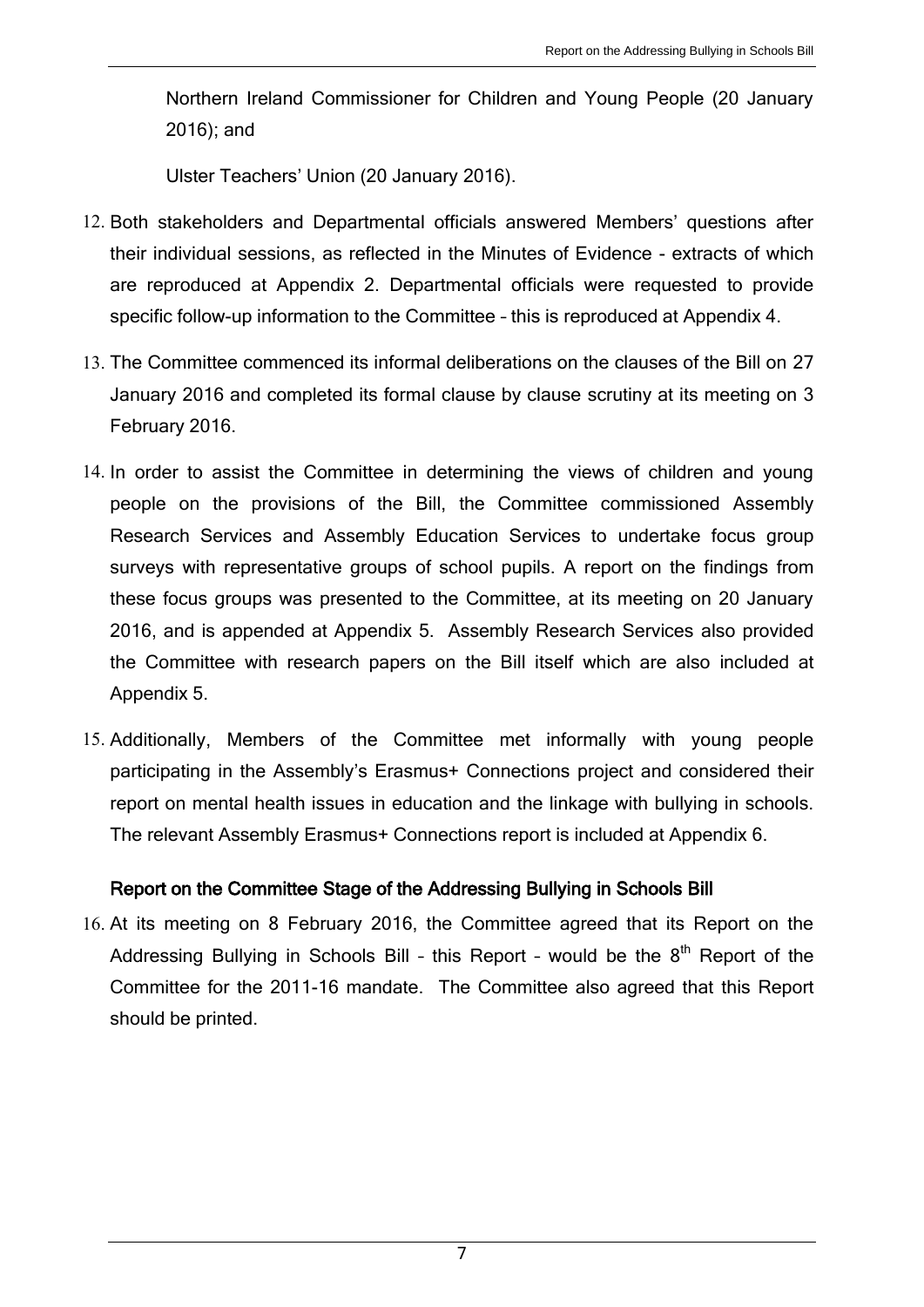## Consideration of the Bill

#### <span id="page-7-0"></span>Clause 1: Definition of "bullying"

- 17. Clause 1 is described as providing an inclusive definition of bullying.
- 18. Some stakeholders indicated in written and oral submissions to the Committee that schools currently employ differing definitions of bullying, leading to varying disciplinary practices and inconsistent record-keeping. Stakeholders therefore generally welcomed the introduction of a statutory definition, as the basis for the development of both a robust Departmental policy and a coherent anti-bullying culture in schools. That said, most stakeholders also suggested changes to the definition of bullying or its application. These are discussed below.

#### Definition of Bullying: Repeated Acts

- 19. A number of stakeholders including the Northern Ireland Commissioner for Children and Young People (NICCY); the National Association of Head Teachers (NAHT); and the Children's Law Centre (CLC) argued that the definition of bullying in Clause 1 as a repeated act, could wrongly lead to significant one-off events (including single, distressing electronic communications which are shared repeatedly) being treated by schools as less serious than repeated less consequential actions. These stakeholders suggested that the definition be altered in order to include single acts etc. of bullying. The Equality Commission for Northern Ireland (EC) also argued that statutory provision should be made in order to require schools to address one-off actions or instances in school disciplinary policies.
- 20. CLC also highlighted concerns that schools may wrongly distinguish repeated actions associated with a single perpetrator, from a series of single actions directed at a sole victim (or set of victims) but undertaken by different individuals – the former being defined in the Bill as "bullying"; the latter apparently defined in the Bill as "not bullying". CLC also contended that the definition should be altered in order to recognise the reasonable expectation of a victim (of a single event) that they may experience repeated unwanted acts or omissions even if these have not actually yet occurred. CLC argued that such an amendment would avoid incorrect classification of bullying actions and extend to bullying victims the current protections available to victims of harassment.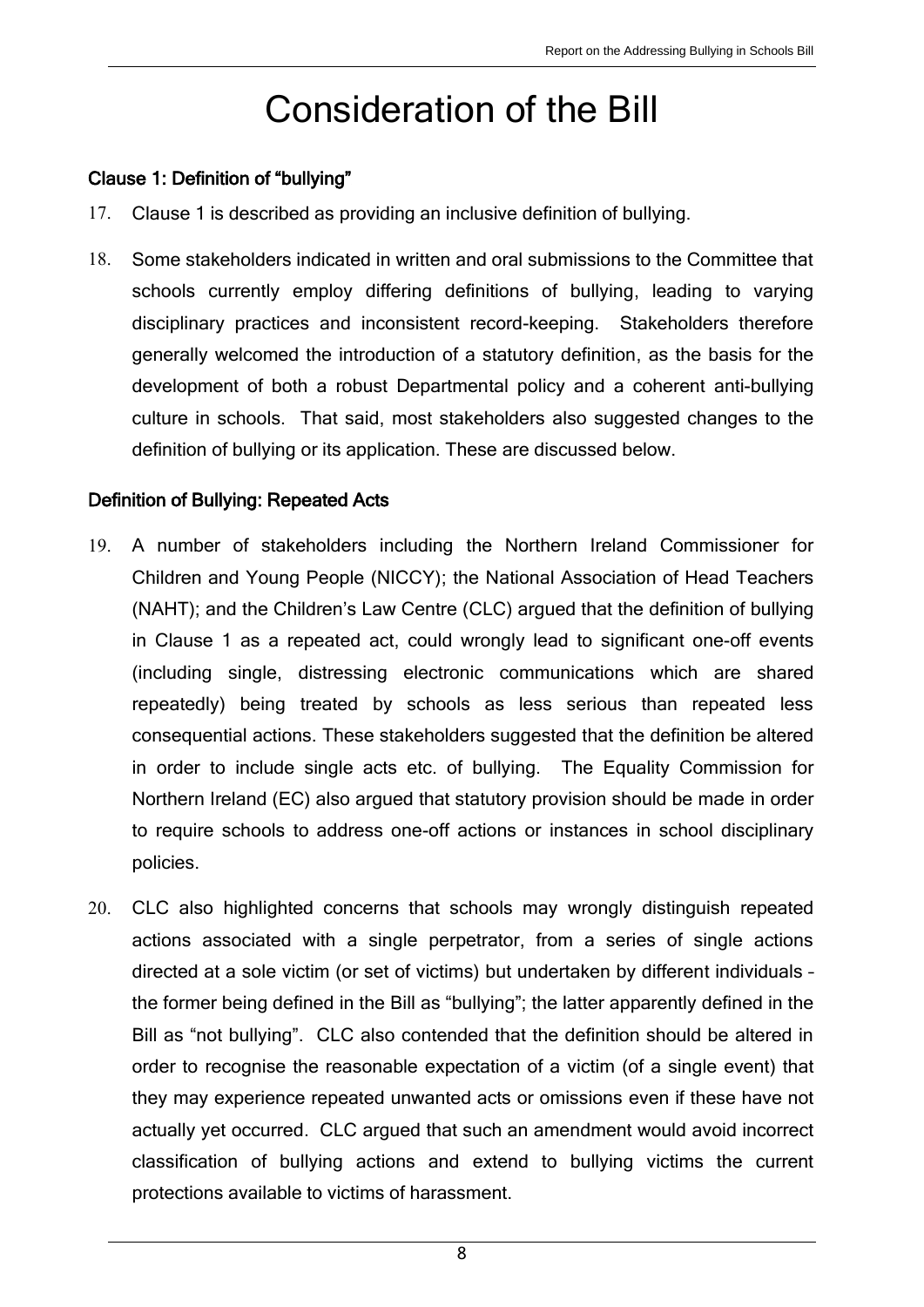- 21. The Department clarified that the Bill was designed to provide a legal minimum definition of bullying and an obligation on schools to produce related measures and undertake relevant action. The Department advised that schools are currently obliged to have disciplinary (or positive behaviour etc.) policies and will ordinarily take action in respect of one-off events. The Department further advised that schools may, following the passage of the Bill, if they choose, continue to interpret one-off events or a sequence of events perpetrated by different individuals against a sole victim or number of victims, as bullying. Thus, it was contended that explicit amendments in respect of one-off events were unnecessary. It was further argued that the inclusion of such events in the definition of bullying might unreasonably require schools to record a very large number of incidents which were not part of a pattern of bullying behaviour. This, it was suggested might lead to important bullying trends not being identified and focused on by schools.
- 22. In respect of widening obligations on schools in order to include those protections available to victims of harassment, the Department argued that this was beyond the policy intention of the Bill and would lead to a significant and undefinable change to the disciplinary culture in schools.
- 23. The Committee noted with interest the arguments made by stakeholders in respect of strengthening the obligations on schools and extending harassment protections to victims of bullying. However, the Committee felt that the proposed harassment amendment would substantially (and not necessarily beneficially) alter the culture of school discipline. It was also felt that this suggested change might potentially lead to confusion in schools while obscuring the anti-bullying policy objectives of the Bill. The Committee therefore agreed not to pursue a related amendment
- 24. In respect of the treatment of one-off events, the Committee noted that the statutory definition of bullying in the Bill would not prevent schools from treating these as bullying incidents and applying the appropriate counter measures. The Committee agreed that including related explicit measures in the Bill might present a significant additional bureaucratic challenge for schools. In order to ensure a consistent response in respect of the treatment of serious one-off events, the Committee agreed that further guidance was required for Boards of Governors in order to make clear the appropriate interpretation of the provisions of the Bill and the relationship between anti-bullying measures and school disciplinary policies.
- 25. Notwithstanding the above, the Committee also felt that there may be some merit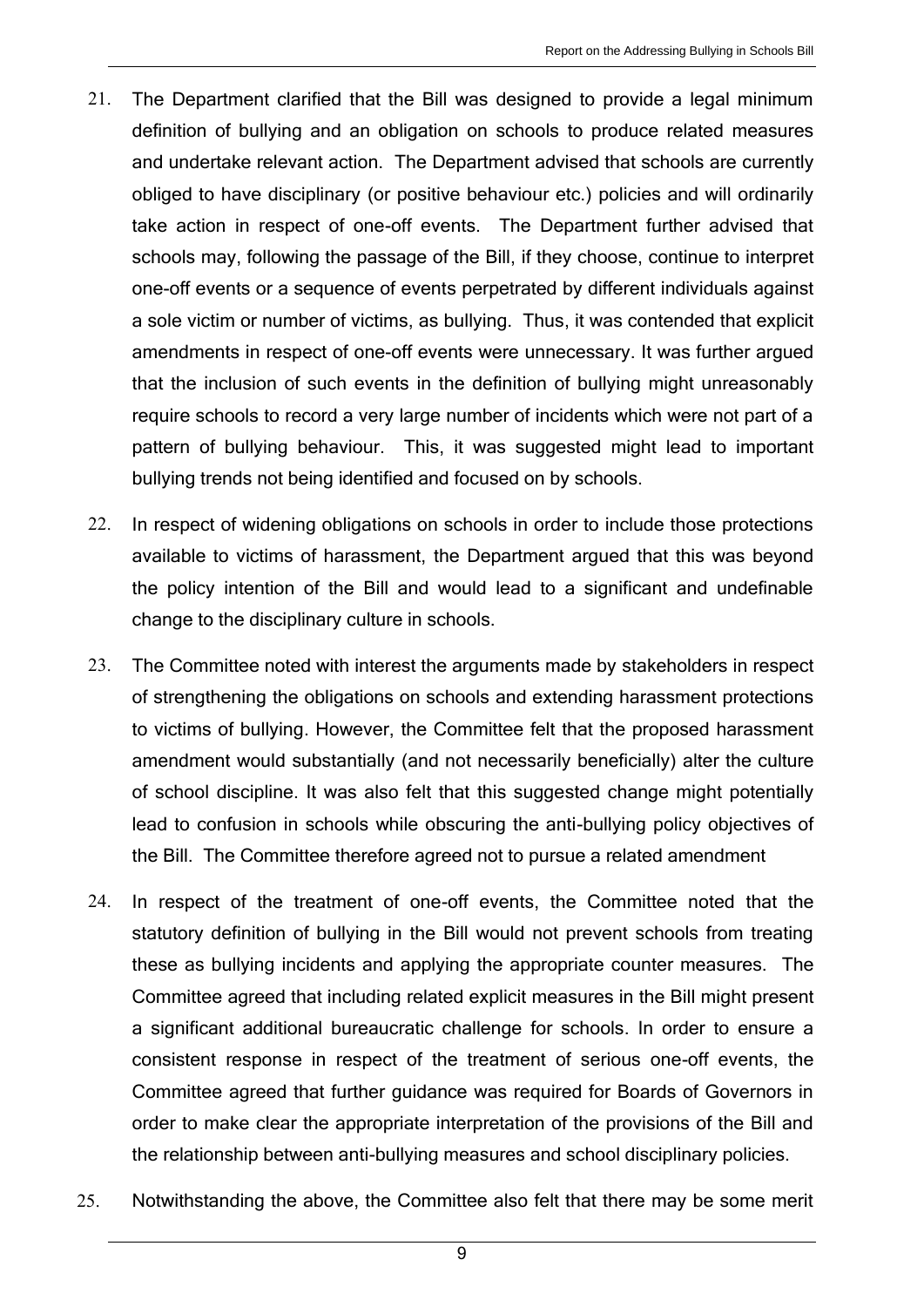in generally redrafting the definition of bullying in order to emphasise that schools can choose to classify one-off or unrepeated events as bullying. The Committee felt that such an approach might be more efficacious than simply referencing this explicitly in the Bill. This is discussed further below.

#### Definition of Bullying: Imbalance of Power

- 26. CLC, the Northern Ireland Anti-Bullying Forum (NIABF), NAHT and other stakeholders raised concerns regarding the absence in the bullying definition of any reference to the imbalance of power between bullying perpetrator and victim.
- 27. NIABF contended that an imbalance of power was a key defining characteristic of bullying which was recognised internationally by academics and by at least one other legislature. NIABF suggested that a power imbalance might be based on: size, strength, age, intelligence, peer group power, economic status, social status, religion, ethnic origin, sexual orientation, family circumstances, gender, gender identity, gender expression, race, disability or the receipt of Special Education. NIABF argued that a related amendment incorporating the above would strengthen the bullying definition and help schools to focus on those incidents and patterns of conduct which include power imbalance and which typify bullying behaviour.
- 28. NICCY, CLC, the Black and Minority Ethnic Women's Network (BMEWN) and the School Focus Groups highlighted the absence of provisions relating to the bullying of pupils by teachers or other educational staff. CLC and BMEWN also argued that the Bill should include reference to bullying of teachers by pupils.
- 29. The Department argued that the absence of the "imbalance of power" wording would have no adverse impact on the identification, actioning or recording of bullying incidents but that schools would retain the discretion to record details of an imbalance of power between those involved in a bullying incident. The Department also contended that schools might struggle to define the nature of an imbalance of power and that the associated confusion might in turn lead to schools becoming liable to vexatious litigation. The Department also indicated that further qualifying criteria for bullying - including the "imbalance of power" wording - might lead to incorrect under-reporting of bullying behaviours.
- 30. In respect of the bullying of pupils by teachers or other educational staff. The Department argued that teachers and other educational staff are subject to their school's code of conduct which proscribes the bullying of pupils by staff and sets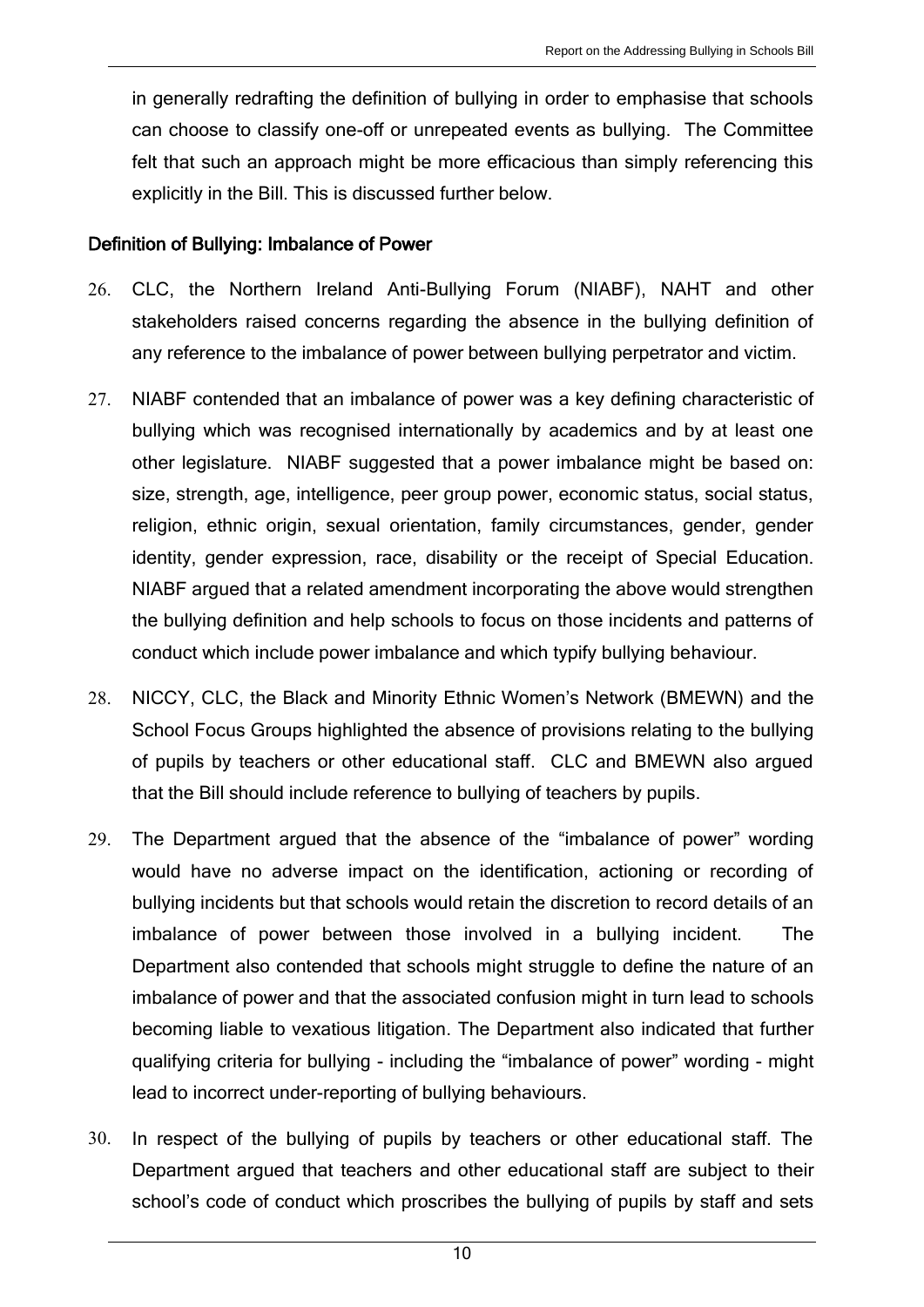out complaints procedures and redress mechanisms for parents. It was indicated that bullying of teachers by pupils should be more appropriately managed by teaching professionals applying a school's disciplinary or positive behaviour policy. The Department contended that consequently, the inclusion of bullying by teachers of pupils or bullying by pupils of teachers in the Bill was unnecessary and might serve to inappropriately shift the focus of the provisions from the important policy area of addressing pupil-on-pupil bullying.

- 31. Members accepted the assertions from stakeholders that bullying in schools is typified by an imbalance of power. The Committee felt however that a widely drawn definition of bullying accompanied by guidance for schools would, in the absence of the wording proposed by NIABF, be unlikely to lead to under-reporting or inappropriate reporting of bullying incidents in schools. The Committee therefore agreed that it would not pursue a related amendment.
- 32. The Committee accepted that the focus of the Bill should be on addressing pupilon-pupil bullying and that given the existence of other protections, provisions relating to other forms of bullying should not be included in the Bill. The Committee therefore agreed that it would not pursue a related amendment.

## Definition of Bullying: Intention

- 33. NICCY, CLC, BMEWN and others commented on the reference in the definition of bullying to the need to establish that the perpetrator had an "intention of causing emotional or physical harm". CLC argued that it could be difficult for schools to determine intention, particularly in the case of younger children. It was suggested that the 'intention' provision would present a significant obstacle to the classification of unacceptable, repeated behaviours as bullying – leading to underreporting and failure by schools to address related problems where intention can not easily be established.
- 34. Some stakeholders argued that more recognition should be given in the Bill to the effect caused by the bullying activity rather than simply determining if there was an intention to harm. BMEWN argued that the Bill should refer to the effect of causing physical or emotional harm or creating an intimidating, hostile, degrading or offensive environment. CLC argued that the reference to intention to cause harm should be augmented with references to the effect of causing adverse consequences including (but not limited to) distress, alarm, hurt, fear, exclusion and harassment. NICCY argued that the definition should reference the perception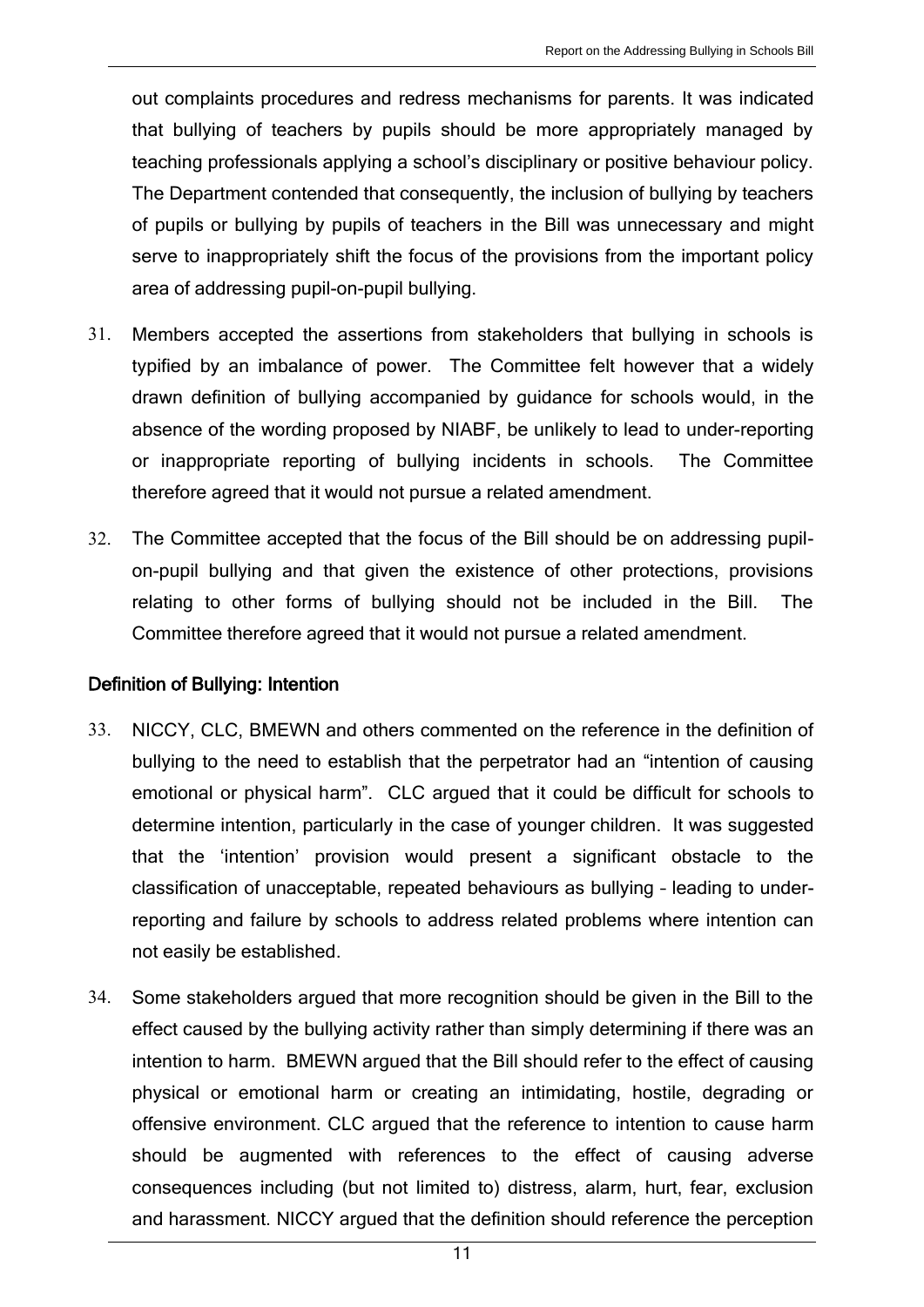of the victim in respect of the harm that was caused or intended. EC argued that the definition should refer to acts or omissions which have "the purpose or effect of violating dignity".

- 33. The Department contended that the reference to the "intention of causing physical or emotional harm" was based on well understood legal and academic definitions of bullying and that other wording was unnecessary and would add nothing to the efficacy of the related provisions. The Department further contended that the absence of the 'intention' wording and the inclusion of either a number of specific effects or a catch-all term covering the "violation of dignity" or a reference to the perception of the victim would lead to schools making difficult judgments regarding the effect of bullying. The Department asserted that this would lead to confusion and inconsistency in schools while leaving Boards of Governors liable to vexatious legal challenge.
- 35. The Committee noted the clarification and explanation provided by the Department. The Committee felt that although schools should always take into account the perception of the victim and the effect of bullying in applying counter measures and recording key information, this would be difficult to incorporate into the Bill. The Committee agreed that appropriate guidance including relevant case studies was essential in order to ensure the development of the anti-bullying culture and consistent robust responses to bullying, which are the objectives of the Bill. The Committee agreed that it would not pursue related amendments.

## Definition of Bullying: Acts and Omissions

- 36. NICCY and the Ulster Teacher's Union (UTU) sought clarity in respect of the reference in the definition of bullying to acts being equivalent to omissions. UTU felt that clarity was required in order to ensure consistent interpretation by schools.
- 37. The Department clarified that the 'omissions' reference was designed to ensure that schools capture the deliberate exclusion of pupils (where this is intended to cause emotional or physical harm) as bullying. The Department advised that any potential ambiguity on this matter would be addressed through guidance which it was developing in order to support and underpin the legislation. The Department provided an assurance that the guidance would include case studies which would clearly explain how omissions could be assessed by schools when considering bullying incidents.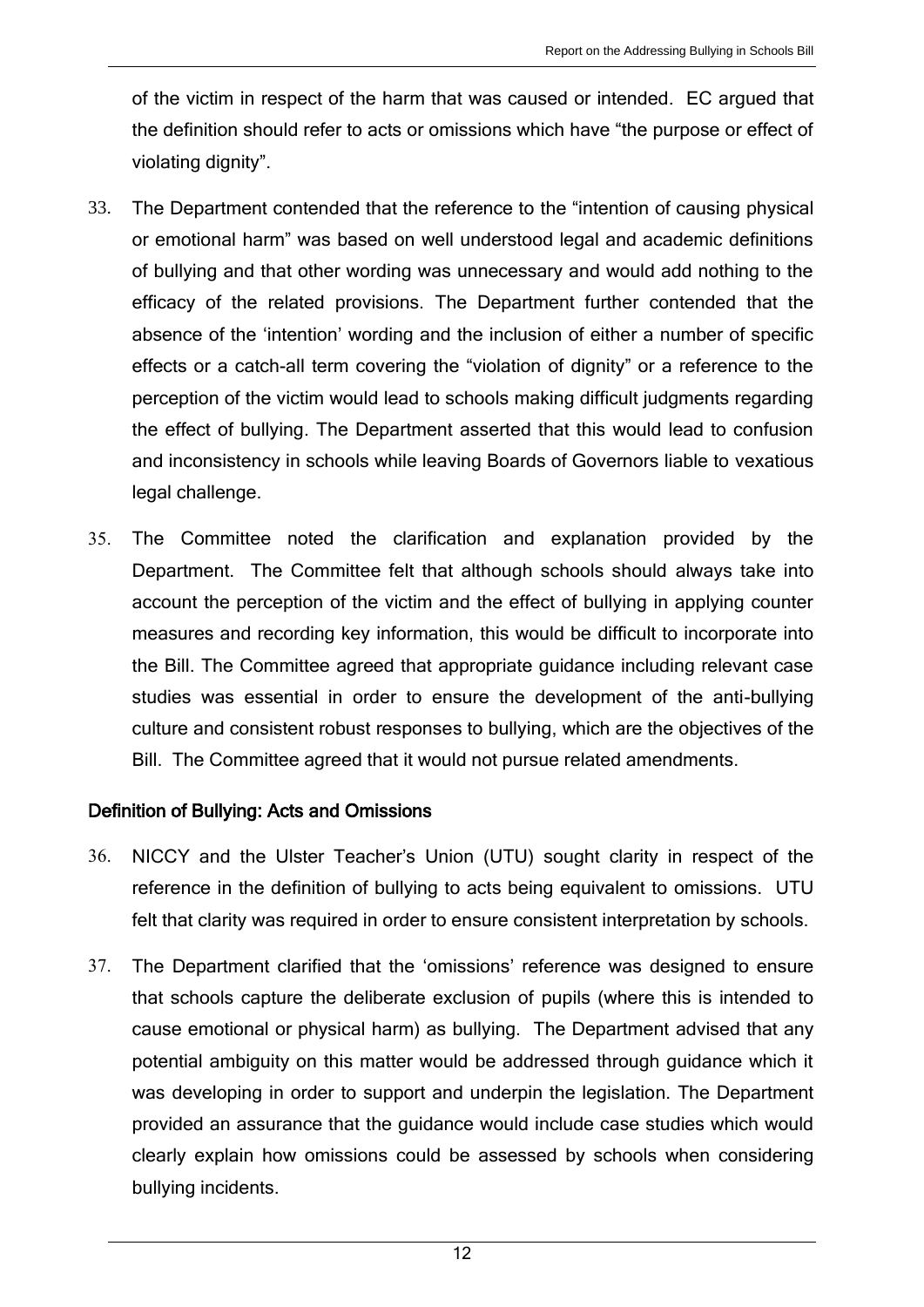38. The Committee noted the clarification and assurance provided by the Department and consequently agreed not to pursue related amendments.

#### Definition of Bullying: Section 75

- 39. EC, BMEWN and Mencap argued that the definition of bullying should make explicit reference to groups referred to in Section 75 of the Northern Ireland Act (1998) including those of different races and those with disability including particularly learning difficulty. It was argued that these groups are particularly susceptible to incidents of bullying at school and that explicit protections were required in the Bill. EC argued that schools should be either encouraged or statutorily obliged to follow equality guidelines and include reference to Section 75 groups in their disciplinary, anti-bullying and other policies.
- 40. The Department argued that children from Section 75 groups currently enjoy important protections through existing legislation. The Department advised that it encourages schools to adopt policies and practices designed to enhance the inclusion of children from these groups. It was indicated that the addition of amendments, singling out particular groups in the Bill, would not provide any material benefit for these children and young people and may even possibly undermine some of the relevant existing protections.
- 41. The Committee noted the concerns raised by stakeholders and the Department's evidence. As indicated above, the Committee felt that a general inclusive redrafting of the definition of bullying might serve to emphasise that the provisions represent a legal minimum and that schools would be free to identify different kinds of events, directed at different groups and for a variety of reasons, as bullying. The Committee felt that such an approach might be more efficacious than simply and explicitly referencing certain groups etc. in the Bill. This is discussed further below.

## Definition of Bullying: Discretion and Exemptions

42. Representatives from NAHT and Tor Bank Special School expressed concerns that the statutory definition of bullying would not allow a sufficient level of teaching staff discretion in the management of incidents involving children with Special Educational Needs (SEN) - in Special or mainstream schools - or children whose unacceptable behaviour can be linked to exceptional circumstances including a significant trauma. Both organisations suggested that Special Schools or Learning Support Units in mainstream schools should be the subject of a variation to the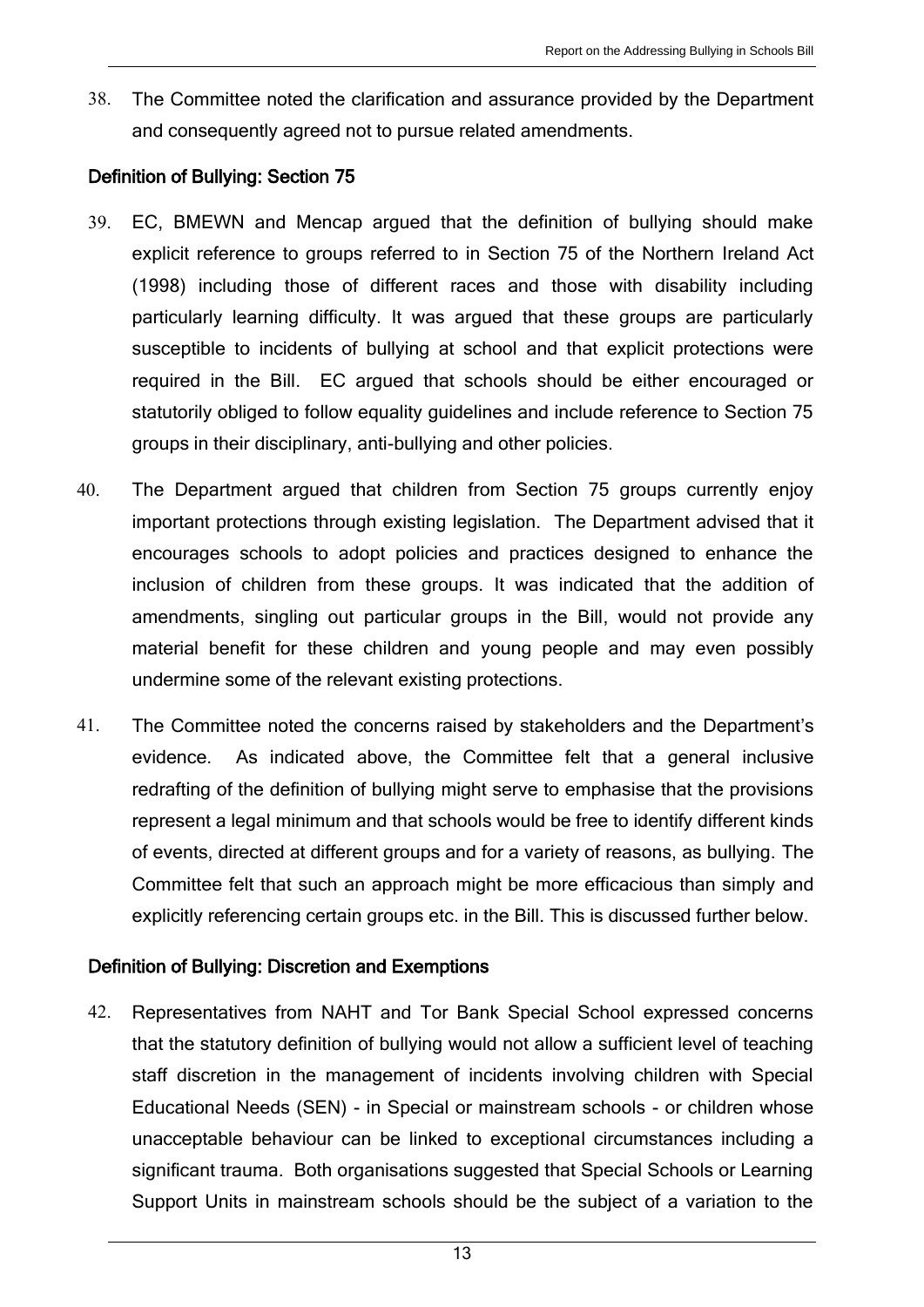bullying definition in order to allow teachers to exempt or apply discretion in respect of repeated unacceptable behaviours in exceptional circumstances.

- 43. CLC, on the other hand, argued that the statutory definition of bullying should be amended in order to allow teachers wider discretion in order to include other forms of unacceptable behaviour which were not explicitly referenced in the Bill e.g. nonverbal actions e.g. gestures etc..
- 44. The Department argued that the exemption of Special Schools or Learning Support Units from the provisions of the Bill would wrongly exclude a key part of the school system from an important policy which is designed to generate an antibullying culture by providing sensible protections for children and reasonable obligations for schools. The Department contended that the inclusion in the bullying definition of a reference to the intention to cause physical or emotional harm would preclude the wrongful identification of children with SEN, (in Special or mainstream schools) whose behavioural conditions drive their inappropriate conduct, as exhibiting bullying.
- 45. The Department clarified that although the Bill would require the bullying definition to be applied consistently by all schools, Boards of Governors would retain the ability to devise their own measures in order to prevent bullying. Thus, it was argued, that this could afford teaching staff a sufficient level of discretion in the treatment of pupils in exceptional circumstances or who have SEN and related behavioural conditions.
- 46. Members noted the convincing evidence and the genuine concerns set out by dedicated professionals working with children with SEN, in respect of the Bill. The Committee recognised the unique demands and distinct circumstances which can exist in Special Schools and Learning Support Units. The majority of Committee Members felt that the overall drive for inclusion of Special Schools and children with SEN may be better served by the extension of the provisions of the Bill to all children in all grant-aided schools rather than by a series of exemptions. The majority of Committee Members also accepted the Department's argument that the 'intention' provisions and the flexibility afforded to schools in respect of antibullying measures would allow a necessary and appropriate level of discretion for teachers in dealing with bullying involving children in exceptional circumstances or children with SEN. The Committee strongly felt that the Department should consult widely with the SEN sector – both Special Schools and LSUs – in the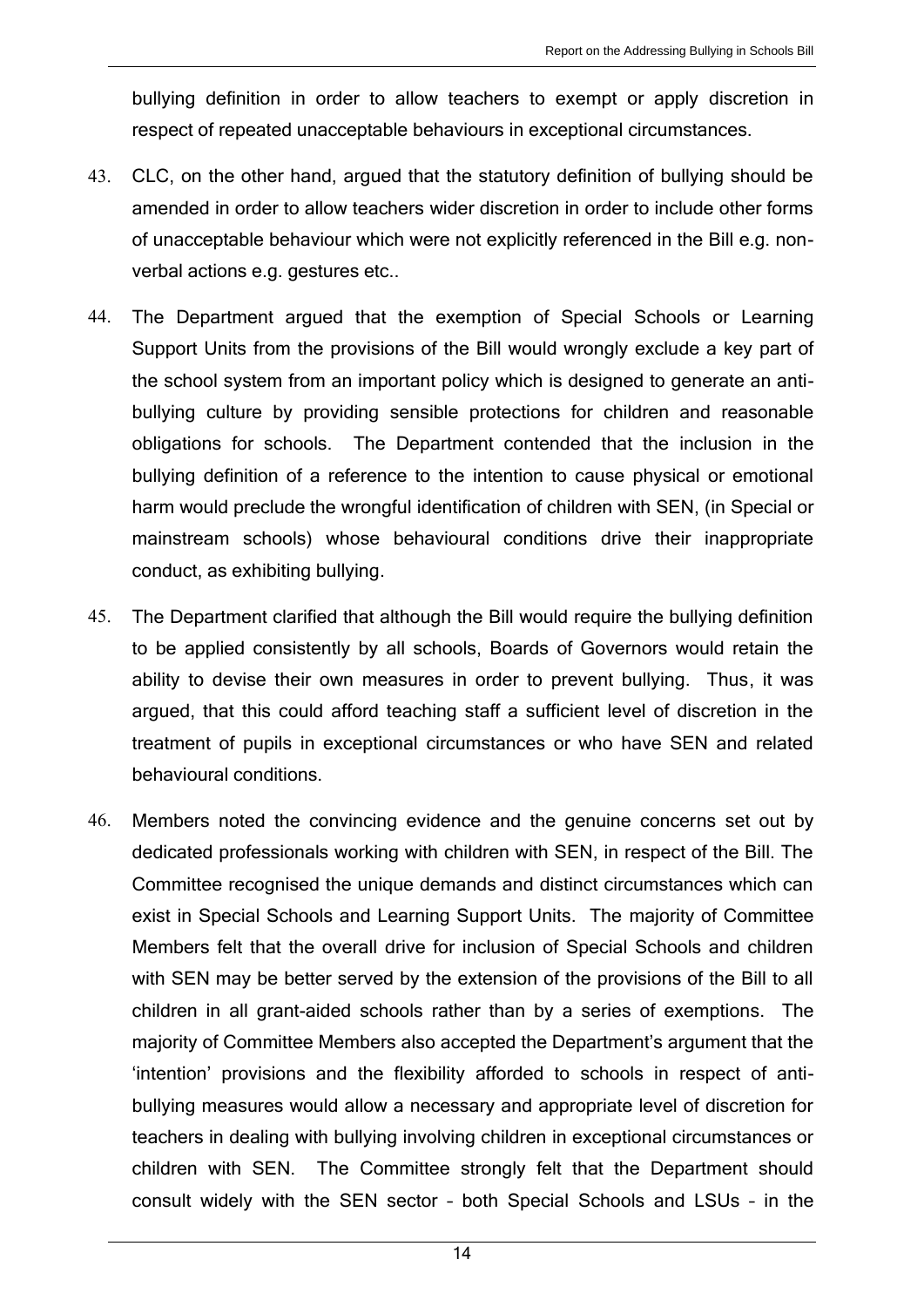development of appropriate guidance for teachers and principals regarding the treatment of children with SEN and those in exceptional circumstances, under the provisions of the Bill. The Committee agreed to seek a Ministerial assurance in this regard at Consideration Stage.

- 47. The Committee noted the suggestions made by CLC and other stakeholders that a widely drawn definition would be required in order to encourage schools to address the many different forms of pupil-on-pupil bullying. In order to provide for this and for the Section 75 and other concerns set out above including the treatment of oneoff events, the Committee agreed to support a limited change to the wording of the Bill which would indicate that the definition of bullying would not be limited to the provisions that had been explicitly set out in the Clause. Members felt that this approach would better support inclusion of marginalised groups and allow schools the discretion to identify different forms of unacceptable conduct, including one-off events, as bullying.
- 48. The Committee agreed to combine this amendment with a technical amendment proposed by the Department.

## **Cyberbullying**

- 49. The Committee noted extensive commentary from the School Focus Groups and other stakeholders in respect of cyberbullying i.e. bullying related to the use of electronic communication, social media or the internet. These stakeholders contended that this form of bullying could have a very substantial impact on its victims and was significantly under-reported by schools. Other stakeholders advised that cyberbullying accounted for only a small fraction of all bullying incidents and was the subject of a disproportionate level of exposure by the news media.
- 50. Some stakeholders called for wide-ranging measures to address cyberbullying arguing that although the definition, as drafted, referred to repeated acts of electronic communication, the Bill required these to be committed when the perpetrator is under the lawful control of the school. These stakeholders indicated that the provisions could be easily evaded by a would-be cyberbully and thus cyberbullying would go unrecorded and would continue to be actioned inconsistently by schools. Some of these stakeholders suggested widening the scope of schools' responsibility in order to capture out-of-hours cyberbullying (and other bullying) events.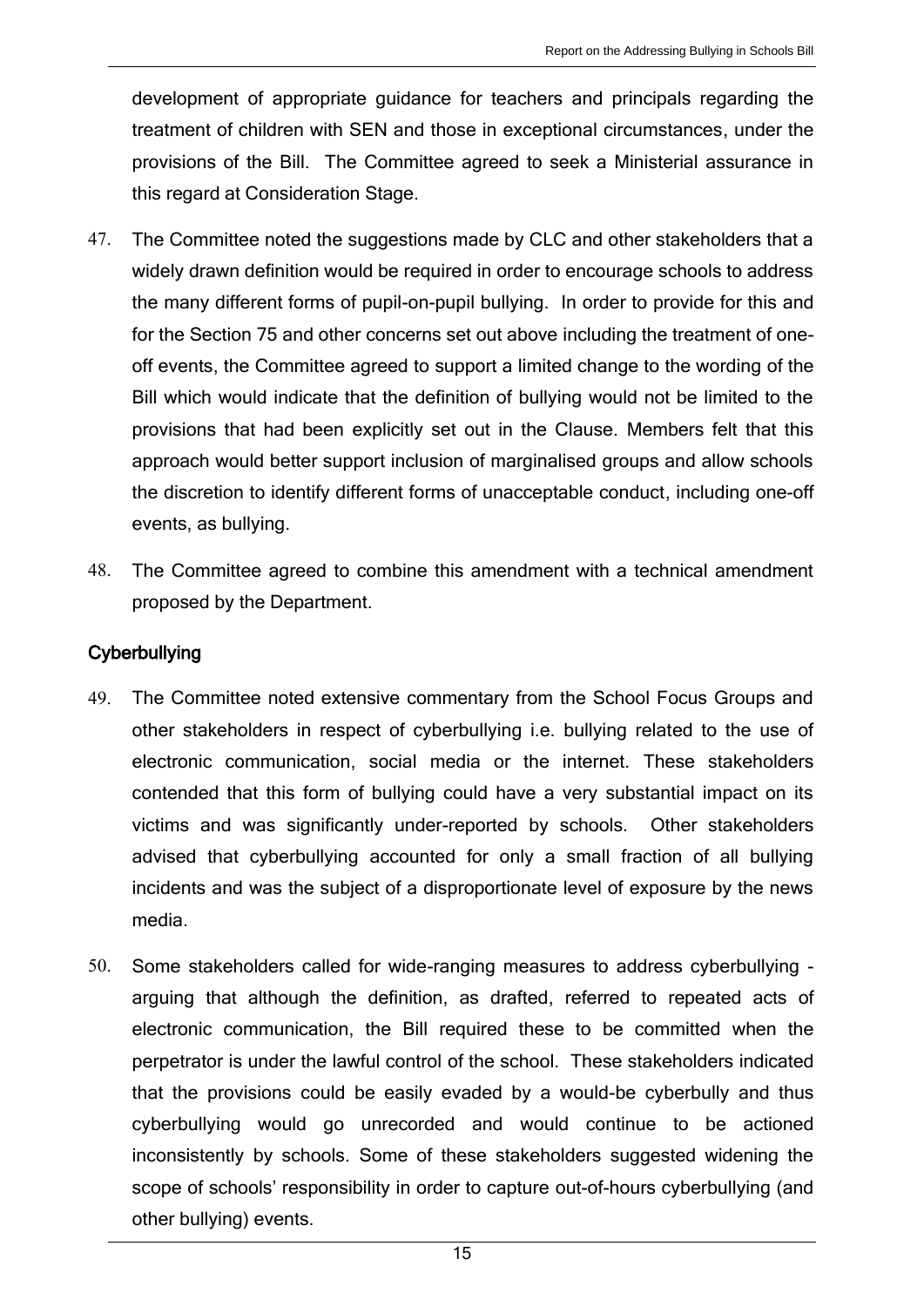- 51. Other stakeholders highlighted the considerable complex technological and legal challenges that cyberbullying presents and the undefined consequences of legislation. It was argued that ill-considered legislation, at this time, might undermine actions currently taken by schools in respect of cyberbullying, leading to confusion and possible legal challenges.
- 52. The Northern Ireland Human Rights Commission (NIHRC) advised the Committee of the issues presented by legislating for, or the regulation of, school anticyberbullying activities including the securing of electronic communication information – highlighting considerations including the violation of the human rights of the originator of the communication.
- 53. The Department indicated that other jurisdictions had yet to devise legislation which fully met the technological and complex legal challenges presented by cyberbullying, including the difficulty associated with regulating, while not criminalizing, the actions of young people using electronic communication. The Department also advised that NIABF had been tasked with producing guidance for schools on this issue, in the current school year, which would: provide case studies for schools; reflect current best practice; and suggest how cyberbullying incidents might be most effectively managed. Furthermore, the Department advised that the Safeguarding Board for Northern Ireland was to produce e-safety guidance, for publication in February 2017.
- 54. The Department strongly advised that the introduction of further provisions, at this time, in respect of cyberbullying would be very ill-advised. The Department indicated that such provisions should at the very least be informed by extensive consultation with schools (and other stakeholders) and should be accompanied by serious and detailed consideration of the associated legal implications. In the absence of the above and pending further legal clarity, the Department advised that guidance would provide the necessary direction for school, in respect of this important issue.
- 55. The Committee noted with concern recent high profile cyberbullying incidents and the devastating consequences for victims and their families. Members indicated that they believed that cyberbullying was an issue of significant importance which required immediate action and support for schools. The Committee also noted the complexity presented by a wide-ranging legislative solution and the potential for conflict between e.g. the rights of the victim and the rights of others to privacy.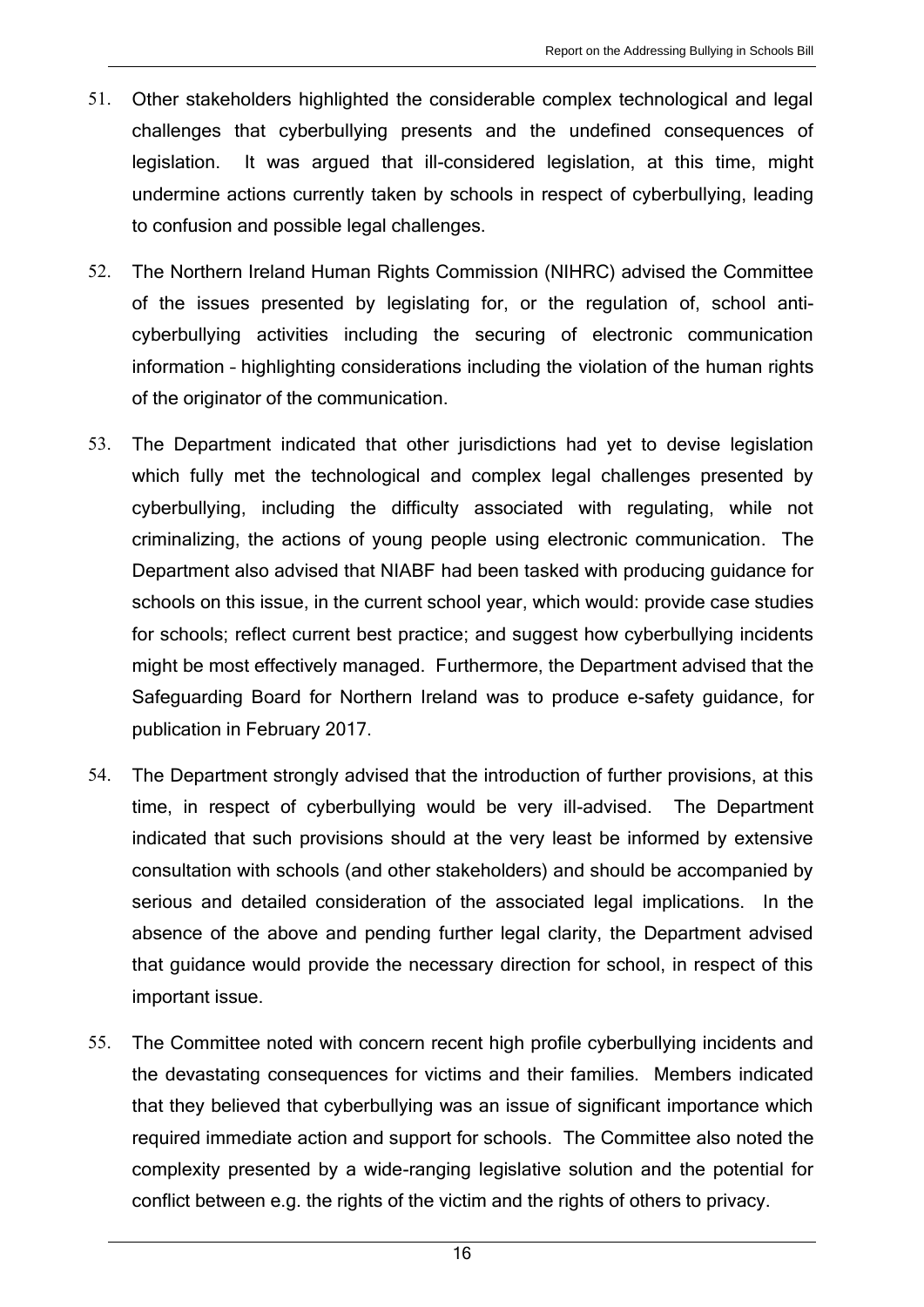- 56. The majority of Committee Members felt that in order to ensure support for current best practice in respect of the management of cyberbullying in schools, Boards of Governors should be empowered, in certain circumstances, to develop anticyberbullying measures. The Committee accepted that this must be achieved without burdening schools with an unreasonable set of obligations.
- 57. Following a division, the Committee agreed to support relevant amendments which are discussed below.

#### Clause 2: Duty of Board of Governors to secure measures to prevent bullying

58. Clause 2 is described as requiring the Board of Governors of each grant-aided school to determine and review measures to prevent bullying involving registered pupils at their school whilst: on school premises during the school day; travelling to or from school during the school term; or whilst the pupil is in the lawful control or charge of a member of school staff; and to ensure the policies designed to prevent bullying among pupils registered at the school are pursued.

## Anti-Bullying Obligations

- 59. Stakeholders wrote to the Committee commenting on the relevant obligations on Boards of Governors and the drafting of the related provisions. NIABF, Stranmillis University College, the Rainbow Project and CLC suggested that Clause 2 be redrafted in order to require schools to have an anti-bullying policy and to be obliged to implement it and/or for there to be explicit obligations on schools to refer to particular forms of bullying including e.g. homophobic and transphobic bullying etc., in their anti-bullying policies.
- 60. The Department contended that the Bill as drafted requires Boards of Governors to have anti-bullying measures in place and to ensure that they are implemented. The Department also advised that the drafting of the Bill included well understood terminology designed to provide legal certainty for schools – thus it was contended that amendments in respect of anti-bullying obligations for schools were unnecessary.
- 61. The Department also argued that it was inappropriate to specify in primary legislation various forms of bullying or measures to secure the inclusion of particular groups. The Department assured the Committee that guidance would be provided to schools and Boards of Governors highlighting best practice in respect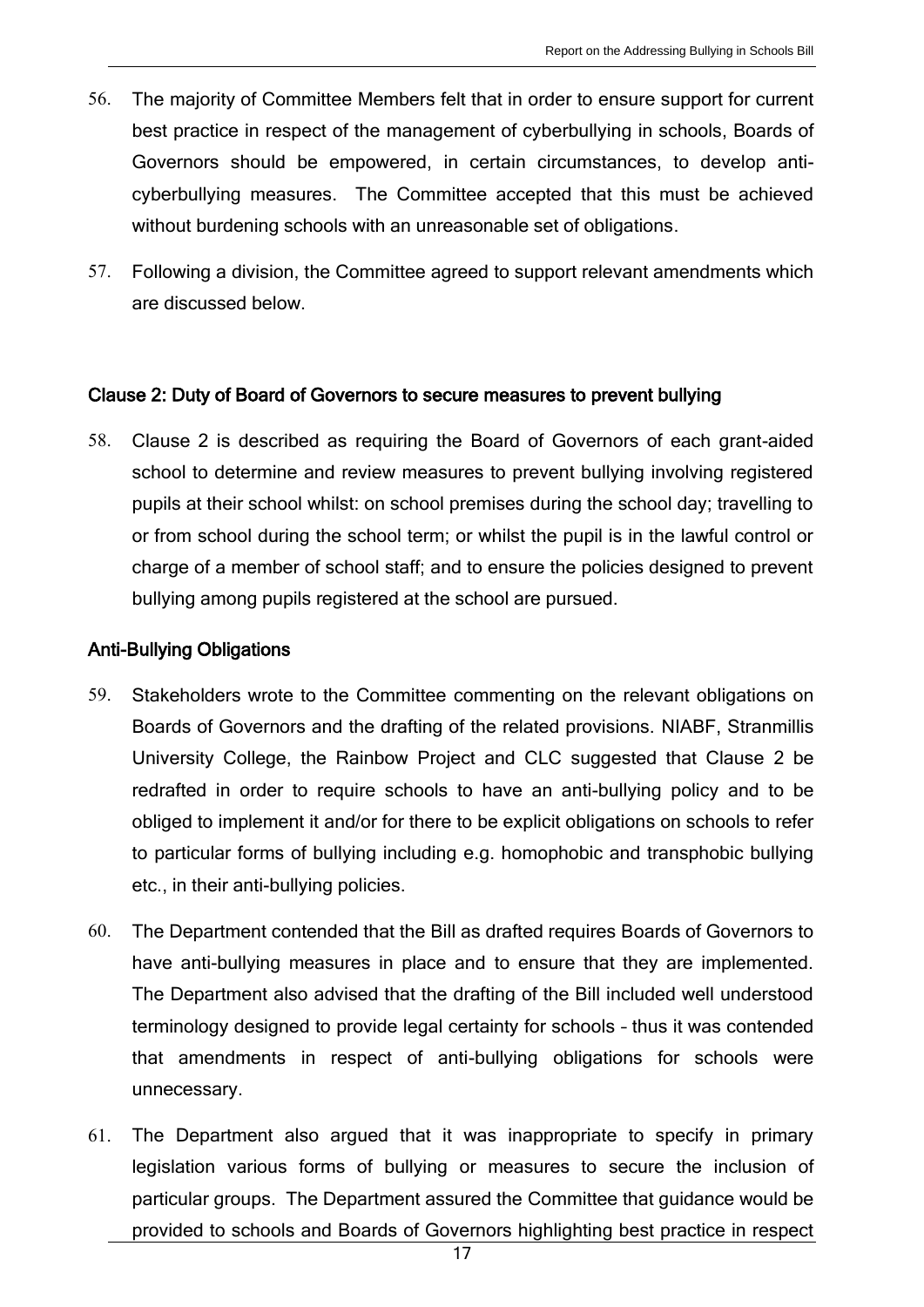of anti-bullying measures and the inclusion of marginalised groups.

- 62. The Committee noted the Department's explanation and assurances and agreed that it would not pursue related amendments.
- 63. Some stakeholders including NIHRC, Playboard and the Early Years organisation suggested that responsibilities in respect of anti-bullying measures and their implementation should be extended beyond grant-aided schools in order to include e.g. independent schools, Early Years settings and Education Other Than At School (EOTAS) providers.
- 64. The Department argued that the inclusion of independent schools and Early Years settings within the remit of the Bill would be inconsistent with the treatment of these sectors in respect of other educational policies and legislation. The Department also advised the Committee that both independent schools and Early Years settings are already subject to inspection by the Education and Training Inspectorate (ETI).
- 65. The Department indicated that EOTAS settings are subject to guidance from the Department which requires them to maintain anti-bullying; positive behaviour and related policies. The Department contended that, as EOTAS settings are effectively subject to the same obligations as grant-aided schools, it would be unnecessary to include these settings explicitly within the provisions of the Bill
- 66. The Committee noted the Department's explanations and clarifications and agreed that it would not pursue related amendments.

#### Review of Anti-Bullying Measures

- 67. A number of stakeholders including NICCY, NIABF and CLC suggested that Clause 2 should be amended in order to specify a time period during which schools would be obliged to review and update their anti-bullying policies. NICCY, the Council for Catholic Maintained Schools (CCMS), EC etc. also suggested that an explicit obligation was required in respect of consultation by schools with pupils in the development of anti-bullying policies. CLC and NICCY also argued that ETI and/or the Education Authority (EA) should be identified in the Bill as being responsible for monitoring Boards of Governors' compliance with the provisions in the clause.
- 68. The Department initially argued that a formal time period for the review of antibullying measures was unnecessary, as schools will ordinarily review their policies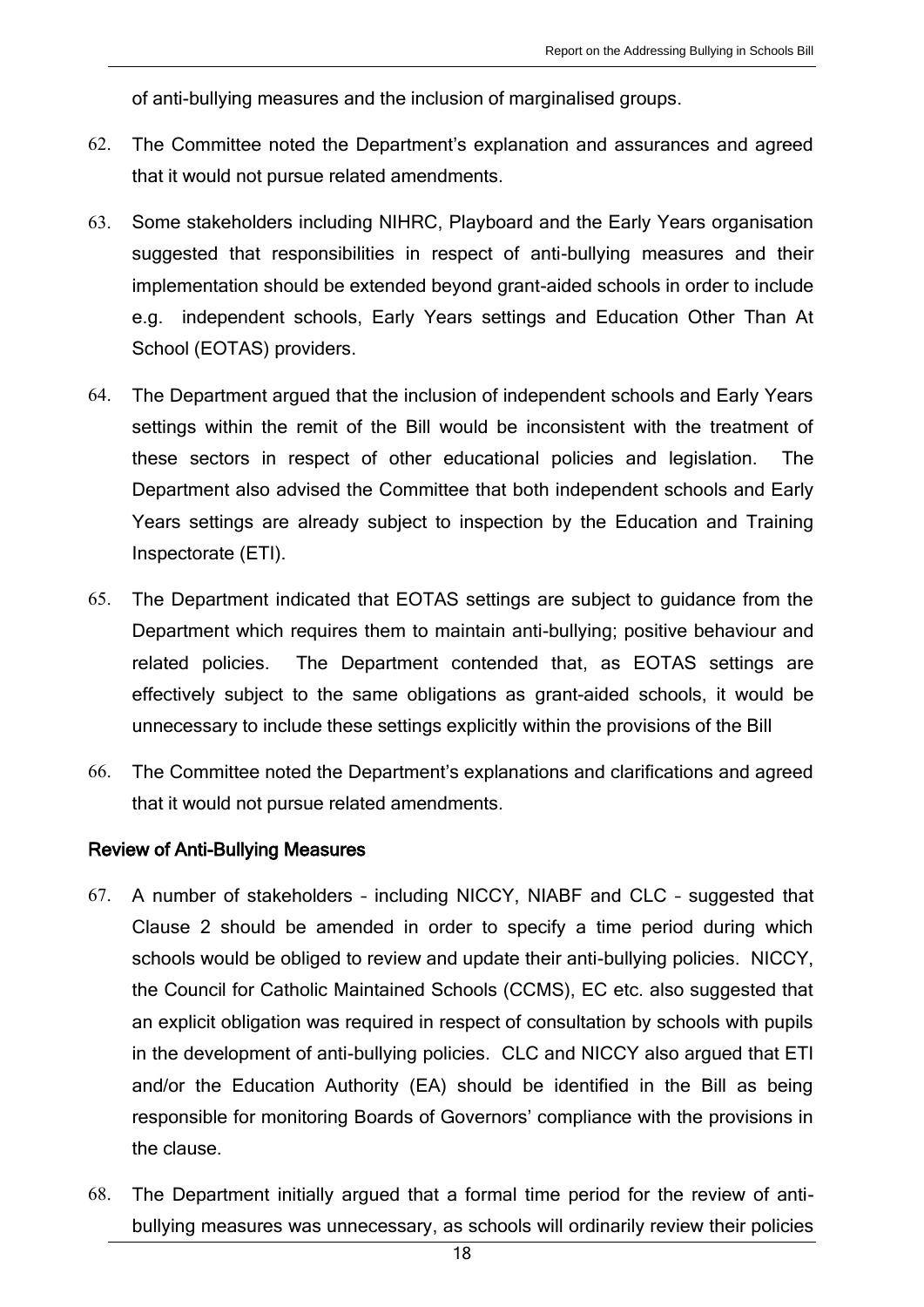regularly as part of the self-evaluation process which is monitored by ETI. The Department clarified that the Bill, as drafted, includes provisions requiring consultation and publication of a school's anti-bullying measures. The Department also clarified that additional explicit obligations relating to the review of Boards of Governors by ETI or EA were unnecessary, as these functions were covered by existing statutory Departmental duties, relating to inspection and compliance.

- 69. The Committee felt that it was reasonable to expect Boards of Governors to review and update their school's anti-bullying (or other) policies during the period of office of school governors - this is typically 4 years. The Committee therefore agreed to support an amendment to this effect. The Department subsequently advised that it expected the Minister to support such an amendment.
- 70. The Committee noted and welcomed the Departmental clarification in respect of consultation and communication relating to anti-bullying policies. The Committee therefore agreed that it would not pursue related amendments.
- 71. The Committee noted Departmental clarification in respect of inspection and monitoring by ETI or EA. The Committee therefore also agreed that it would not pursue related amendments.

#### Scope of School Responsibility - Cyberbullying

- 73. Stakeholders commented at some length on the extent or scope of schools' responsibilities in respect of bullying. Some stakeholders - including CLC, NICCY and the Schools Focus Groups - argued that in order to give effect to existing good school practices designed to tackle cyberbullying, amendments were required so as to extend school responsibility for the actions of pupils beyond the times specified in the Clause. These stakeholders suggested various options including references to acts committed when pupils were "using school equipment" or "engaged in education" etc. or acts committed at any time which have an impact on pupils in school. EC suggested that school responsibility should include acts involving pupils from other schools.
- 72. Other stakeholders including the Ulster Teachers Union (UTU), NAHT and Tor Bank Special School – highlighted concerns that the existing provisions would effectively and unreasonably make schools responsible for acts and omissions which do not occur in school and over which they could not possibly have any control. These stakeholders also felt that Clause 2(b)(ii), which refers to the pupil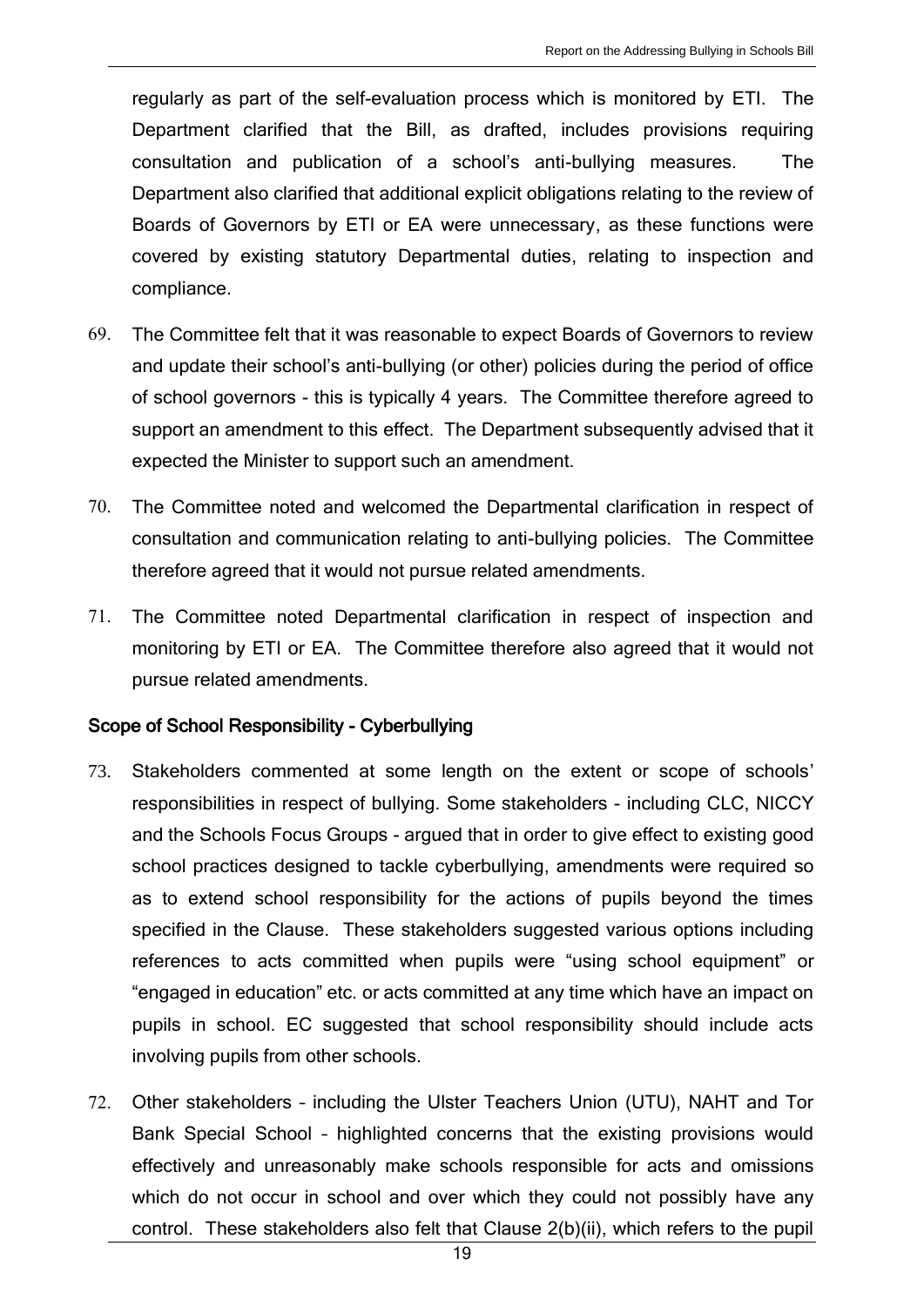journey to and from school, represented a significant departure from current practices and schools' understanding of their obligations. These stakeholders: recognised the challenge presented by cyberbullying; shared examples of common sense, good practice interventions by teachers and principals with the Committee; and called for clear guidance and leadership on this issue from the Department. They expressed considerable concerns and urged the Committee to set aside proposed amendments which might unreasonably widen school responsibilities and expose Boards of Governors to undefined legal liabilities.

- 73. As indicated above, the Department advised of the considerable legal challenges associated with developing legislation designed to tackle cyberbullying. The Department also strongly advised against the introduction of provisions which generally broadened the scope of schools' responsibility beyond that set out in the Bill. The Department contended that such measures would, at best, simply replicate existing duties relating to the safeguarding of children. Officials also advised that such provisions might serve to obscure schools' important safeguarding and welfare duties while also, over-burdening Boards of Governors with obligations which they could not reasonably meet and generating new, substantial and undefined legal liabilities.
- 74. The Committee noted concerns relating to cyberbullying and the evidence from teaching professionals and the important perspectives that they provided to the cogent consideration of the implications of the Addressing Bullying in Schools Bill. It was in this context that the Committee considered possible amendments which would extend the scope of the responsibilities of Boards of Governors. These amendments sought to take into account unacceptable conduct originating with registered pupils at the school, which might occur outside the formal school day or the other parameters set out in Clause 2, but which would reasonably be expected to impact upon the victim's participation in school.
- 75. The Committee noted that such amendments would indeed capture cyberbullying practices, apparently without setting legal precedents (in this regard) with undefined consequences. Notwithstanding the above, the majority of Committee Members felt that, however well-intentioned such an approach might be, it would have other, wide-ranging and unknown corollaries for schools. Some Members indicated, in particular, that the amendment might be exploited in support of vexatious legal challenges brought against schools and was so widely drawn that it may generate absurd parental expectations and additional bureaucratic duties for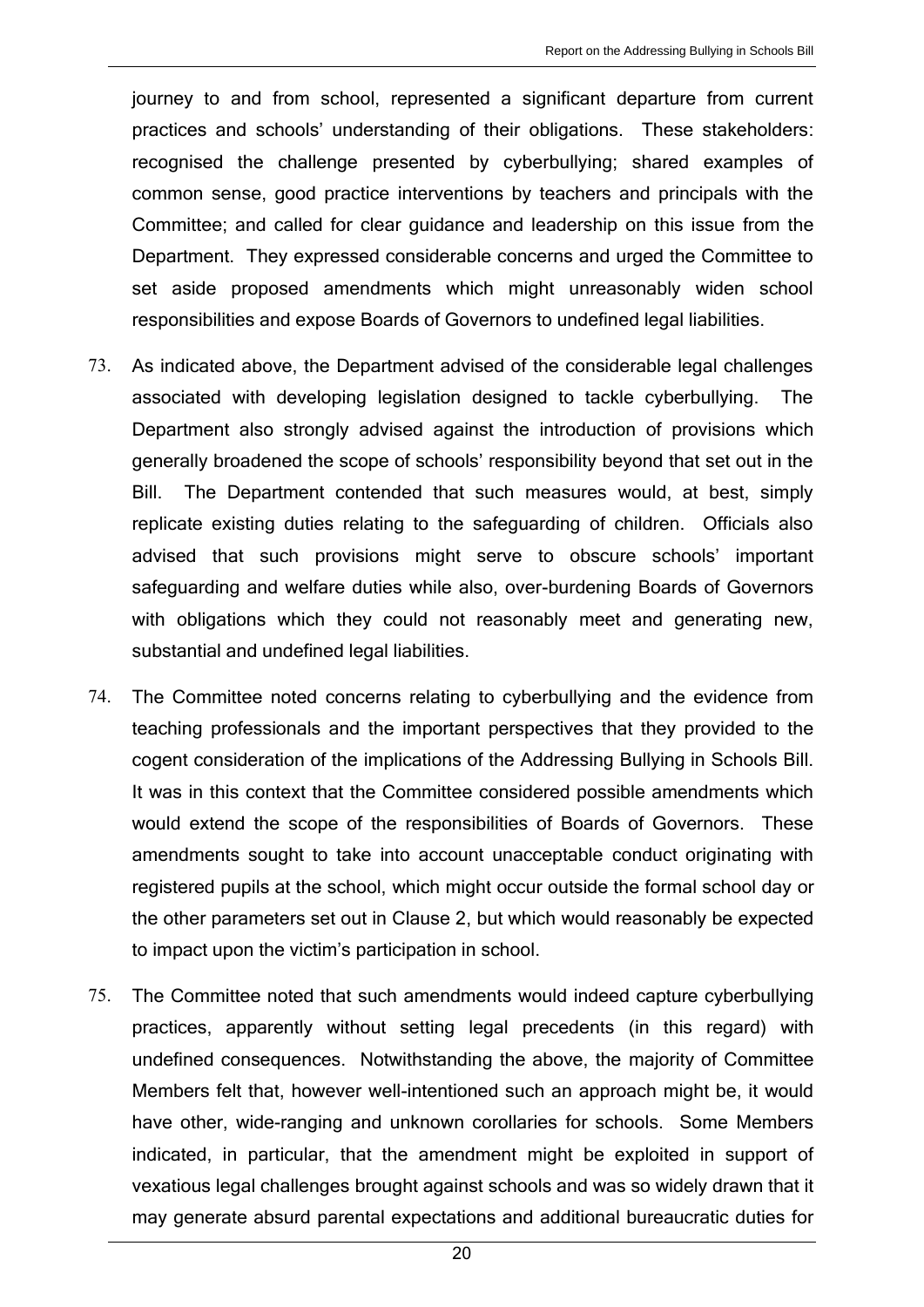Boards of Governors.

- 76. The Committee also felt that it could not support amendments which would require Boards of Governors to be responsible for bullying events involving pupils at other schools. Members indicated their belief that schools will ordinarily take appropriate action in respect of such circumstances and that it would be difficult to draft amendments and impossible to determine the full ramifications of such legislation.
- 77. As indicated above, the majority of Committee Members felt that in order to ensure support for current best practice in respect of the management of cyberbullying in schools, Boards of Governors should be empowered to develop anti-cyberbullying measures. Following a division, the Committee therefore agreed to put down an amendment to Clause 2 which would extend the powers of Boards of Governors to develop measures in order to tackle electronic communication (which meets the bullying definition in Clause 1 and which originates with registered pupils of the school and) which may have been devised or sent when the perpetrator is not within the parameters set out in Clause 2 (that is to say when the pupil perpetrator is not within the lawful control of school staff) but is likely to have an impact on the victim's participation in their education.
- 78. The Committee felt that this approach would not unreasonably extend the responsibilities of Boards of Governors, while addressing an important and growing concern for pupils, parents and schools. The Committee also believed that this approach would avoid setting precedents with undetermined consequences in respect of the complex legal arguments relating to criminalisation and competing privacy and other human rights. The Committee re-emphasised its support for the early production of up-to-date and useful guidance for schools on the subject of cyberbullying and e-safety.

## Scope of School Responsibility – Other Issues

- 79. Playboard in its written submission sought clarity as to whether the scope of the responsibility set out in Clause 2 would automatically include the playground as a 'safe place' and cover activities such as wrap-around childcare; homework clubs; and extra-curricular activities etc..
- 80. The Department clarified that the reference in the Bill to the "lawful control or charge of a member of the staff of the school" provided certainty for schools that the provisions applied to playgrounds and the relevant extra-curricular activities.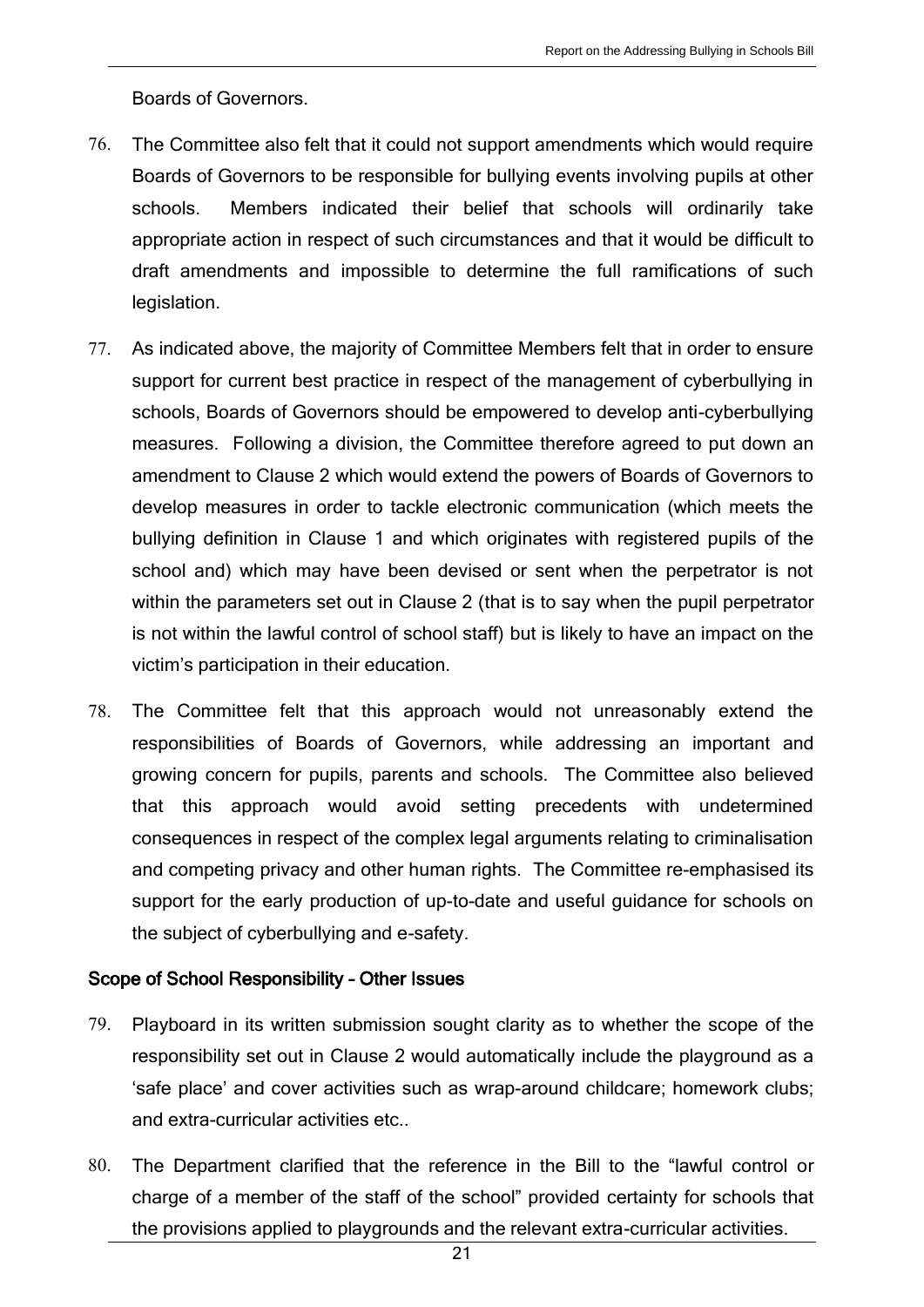- 81. NIHRC suggested that an amendment was required in order to oblige schools to report instances of criminal activity or human rights abuses that fall outside of Clause 2(b) to other public authorities. NICCY and EC also argued that a mandatory obligation should be placed on all school staff to report acts of bullying.
- 82. The Department advised that it understood that existing and well-understood obligations on schools, in respect of the safeguarding of children, should be interpreted by schools as an obligation to report criminal acts etc. as appropriate. The Department also confirmed that its anti-bullying guidance would provide direction for school staff in respect of the reporting of bullying in line with the provisions of the Bill. The Department therefore contended that changes to the Bill in this regard were not required.
- 83. NAHT and UTU called for greater clarity, including possible amendments, in respect of the important role for parents in tackling bullying in schools.
- 84. The Department argued that schools will ordinarily involve parents in the resolution of bullying incidents and that an attempt to define the role of parents in legislation would be difficult, contentious and likely to restrict schools' discretion to follow best practice in the resolution of bullying issues.
- 85. The Committee noted the Department's clarification in respect of the above and agreed that it would not bring forward related amendments.

## Principal's Responsibilities

- 86. Stakeholders commented on Clause 2(3) which includes provisions which will transfer the responsibility for anti-bullying measures from the school principal to the Board of Governors of a grant-aided school.
- 87. NICCY indicated its support for the provision but called on the Department to provide guidance and training for governors in order to allow them to effectively discharge their new obligations.
- 88. The Transferors' Representative Council (TRC), CLC and NAHT argued for further discussions or indicated opposition in respect of the transfer of responsibilities from principals to Boards of Governors. NAHT argued that regardless of the passage of the legislation, principals would continue to have operational responsibility for anti-bullying processes and that it was unreasonable to expect volunteer governors to be available or sufficiently experienced in order to manage the associated complexities. CLC highlighted concerns in respect of limited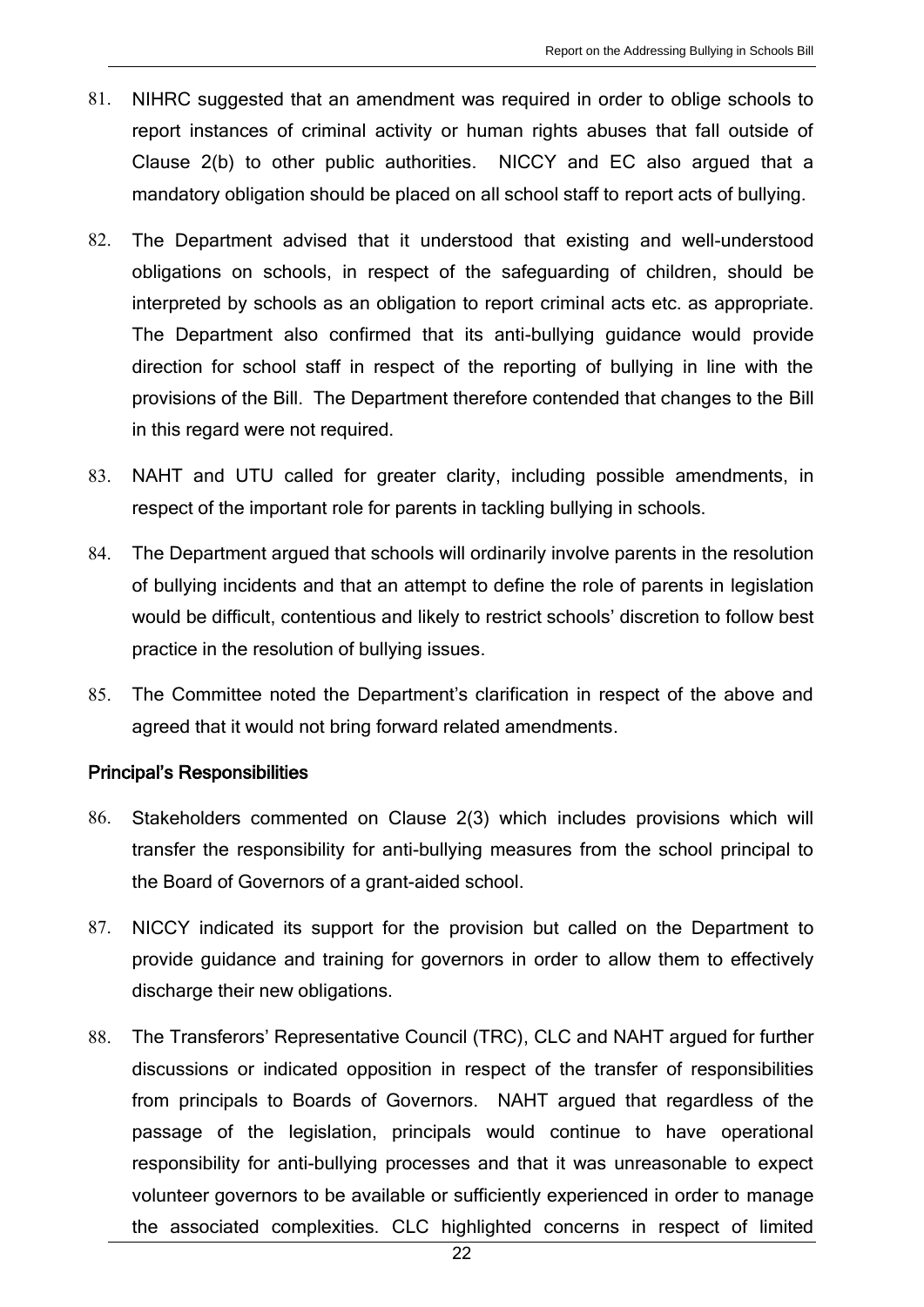redress mechanisms associated with school processes including the resolution of bullying incidents.

- 89. The Department contended that the relevant provisions are required in order to correct a legal anomaly and ensure that there is a single body – the Board of Governors – which has legal responsibility for anti-bullying measures in the school. The Department accepted that additional responsibilities for school governors should be underpinned by appropriate guidance and training – which was to be developed following consultation with schools - and assured the Committee that the relevant provisions would not be commenced until this was in place. The Department also advised that additional redress mechanisms in respect of school processes were expected to become available following the passage of the Public Services Ombudsman Bill.
- 90. The Department also confirmed in evidence to the Committee that the directions which are to be issued under Clause 2(1)(e) and 2(2) would be to all schools or individual schools and would relate to policy and not individual bullying cases.
- 91. The Committee noted Departmental clarifications and assurances and agreed that it would not pursue related amendments.

## Clause 3: Duty to keep a record of incidents of bullying

92. Clause 3 is described as requiring the Board of Governors of grant-aided schools to ensure that a record is kept of all incidents or alleged incidents of bullying which involve a registered pupil whilst: on school premises during the school day; travelling to or from school during the school term; or whilst the pupil is in the lawful control or charge of a member of school staff. The perceived motivation and the manner in which the incident was addressed must also be recorded.

## Record-Keeping

- 93. A number of stakeholders gave evidence to the Committee in respect of the nature of the records which are to be kept by schools.
- 94. NIABF, CLC and BMEWN contended that the Bill should specify in greater detail the information that is to be recorded. NIABF called for the recording of the method of bullying. CLC argued that schools should record facts; circumstances; the nature of the incident; conclusions; and activities associated with a bullying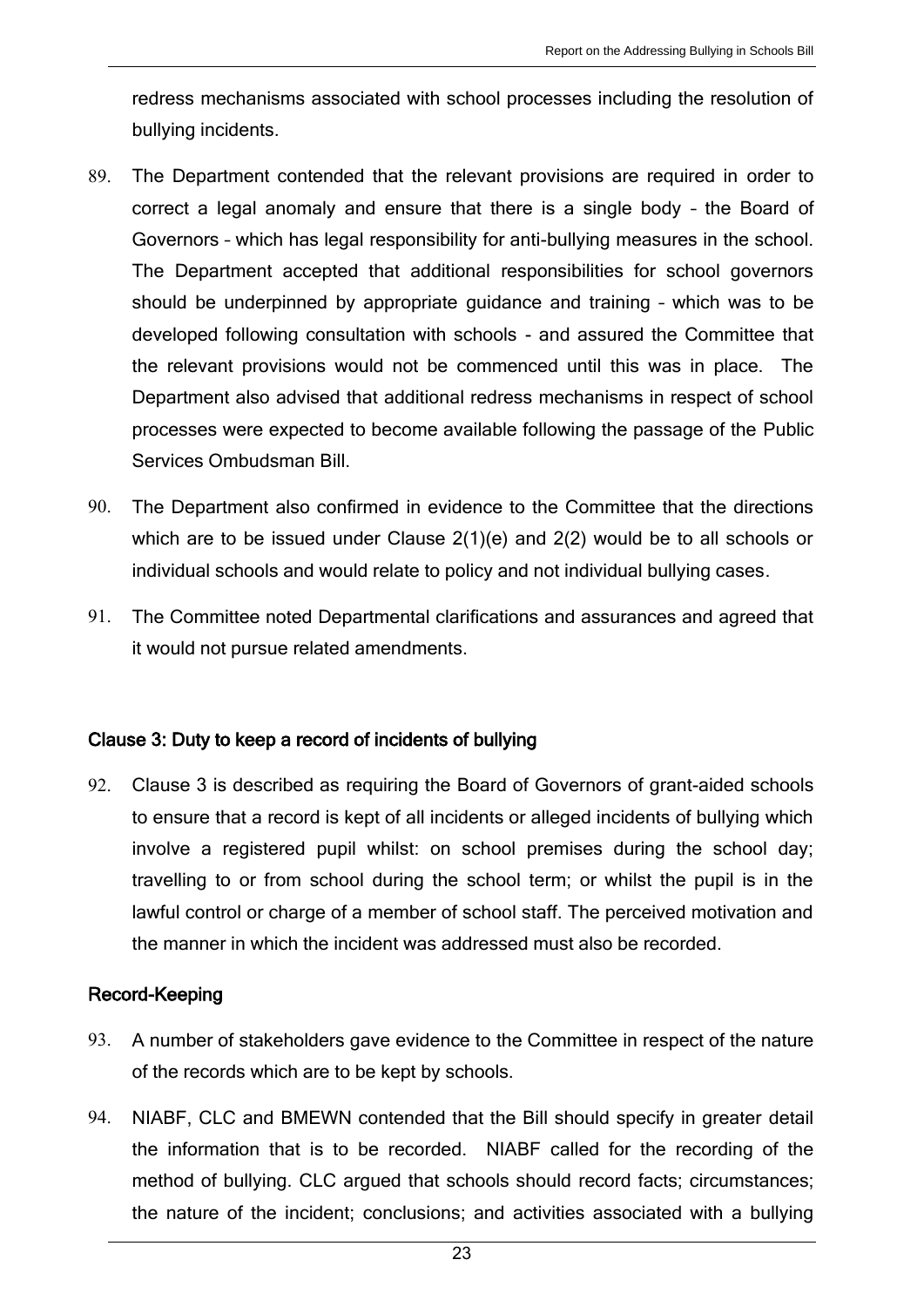incident. BMEWN argued that the school should keep details of social media bullying, including screen shots and the identity of the bully. These stakeholders generally felt that records should either be retained centrally or at the very least maintained in an agreed format and made available for inspection to ETI.

- 95. UTU and NAHT expressed reservations in respect of the additional bureaucratic and inspection burden which the record-keeping obligation would present to schools. NAHT argued that the requirement to record could undermine the ability of school principals to use discretion in how they resolve bullying incidents. NAHT also expressed considerable concern that the production and retention of standardised bullying records would generate mischievous Freedom of Information requests and lead to the unhelpful development of unofficial league tables of bullying.
- 96. The School Focus Groups suggested that bullying records should not be produced or retained unless the agreement of the victim had been secured.
- 97. The Department asserted that the application of a consistent and robust antibullying policy across schools was designed to tackle an existing and important problem which adversely and seriously affected the lives of some pupils. The Department advised that the vitally important objectives of the Bill required uniform and reliable record-keeping in schools. The Department also indicated that recent case law appeared to suggest that where schools fail to keep good records in respect of their existing disciplinary policies, this may increase the likelihood of possible civil legal liability. The Department therefore argued that the provisions of the Bill generally and in respect of record-keeping were reasonable, logical and consistent with good practice.
- 98. The Department: highlighted the safeguards for personal information provided by existing data protection legislation; confirmed that personal information would be held at school level; and advised that guidance – produced in consultation with schools - would ensure functionality and minimize bureaucracy while also setting out how the records would be used by ETI in school inspections.
- 99. The Department asserted that its primary concern was the well-being of pupils and that its policy would generate an appropriate anti-bullying culture in schools. The Department indicated that it believed that the record-keeping arrangements for schools would be unlikely to lead to the development of unofficial league tables. In any event, the Department contended that the possibility of reputational damage to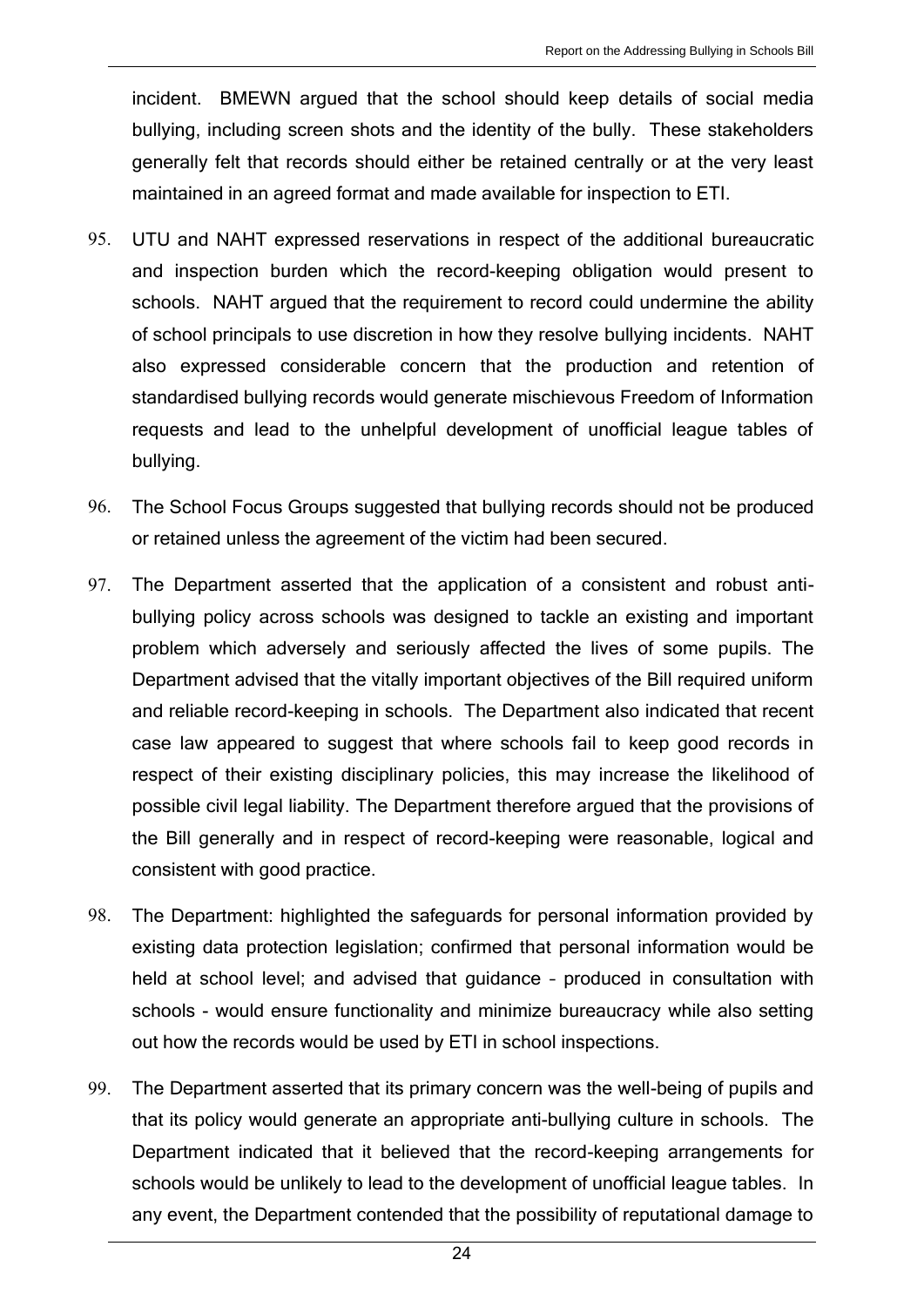schools was of secondary consideration compared to the need to address bullying in schools robustly.

- 100. The Department also advised that, consistent with other policies, it would not require schools to seek the consent of the victim when producing or maintaining bullying records. As indicated above, the Department referred to existing data protection legislation and also assured the Committee that following consultation with schools it would revisit the relevant school record retention and disposal schedules so as to ensure the appropriate treatment of sensitive bullying information.
- 101. The Committee noted particularly the concerns of teaching professionals but agreed that the protections and mitigations set out above were sufficient. The Committee therefore agreed that it would not pursue related amendments.

#### **Motivation**

- 102. As indicated above, the Clause requires schools to record the perceived motivation of a bullying incident. Stakeholders commented at some length on this provision. EC, Rainbow Project, CLC and BMEWN called for the list of motivations to be amended or augmented in order to include better definition of particular groups or explicit reference to: children with dependents; socio-economic background; community background; ethnicity; language; asylum seekers; Roma and Irish Travellers; gender identity; and care status etc.. NAHT suggested that the list of motivations should include reference to the power imbalance between perpetrator and victim including physical strength, virtue of numbers, appearance, academic performance and popularity etc..
- 103. Despite suggesting additions to the list of motivations (above), CLC also suggested that it was questionable whether the proposed collection of motivating factors would generate useful data which could inform policy development. UTU also argued that the requirement to record motivations would make for difficult value judgements and additional bureaucratic tasks for teachers. UTU suggested that the recording of motivations might be simply limited to the intention to cause physical or emotional harm.
- 104. The Department advised that guidance to schools would provide clarification on the recording of information, including perceived motivations, relating to bullying incidents. The Department assured the Committee that all of the guidance relating to the anti-bullying policy would be informed by good practice in other jurisdictions.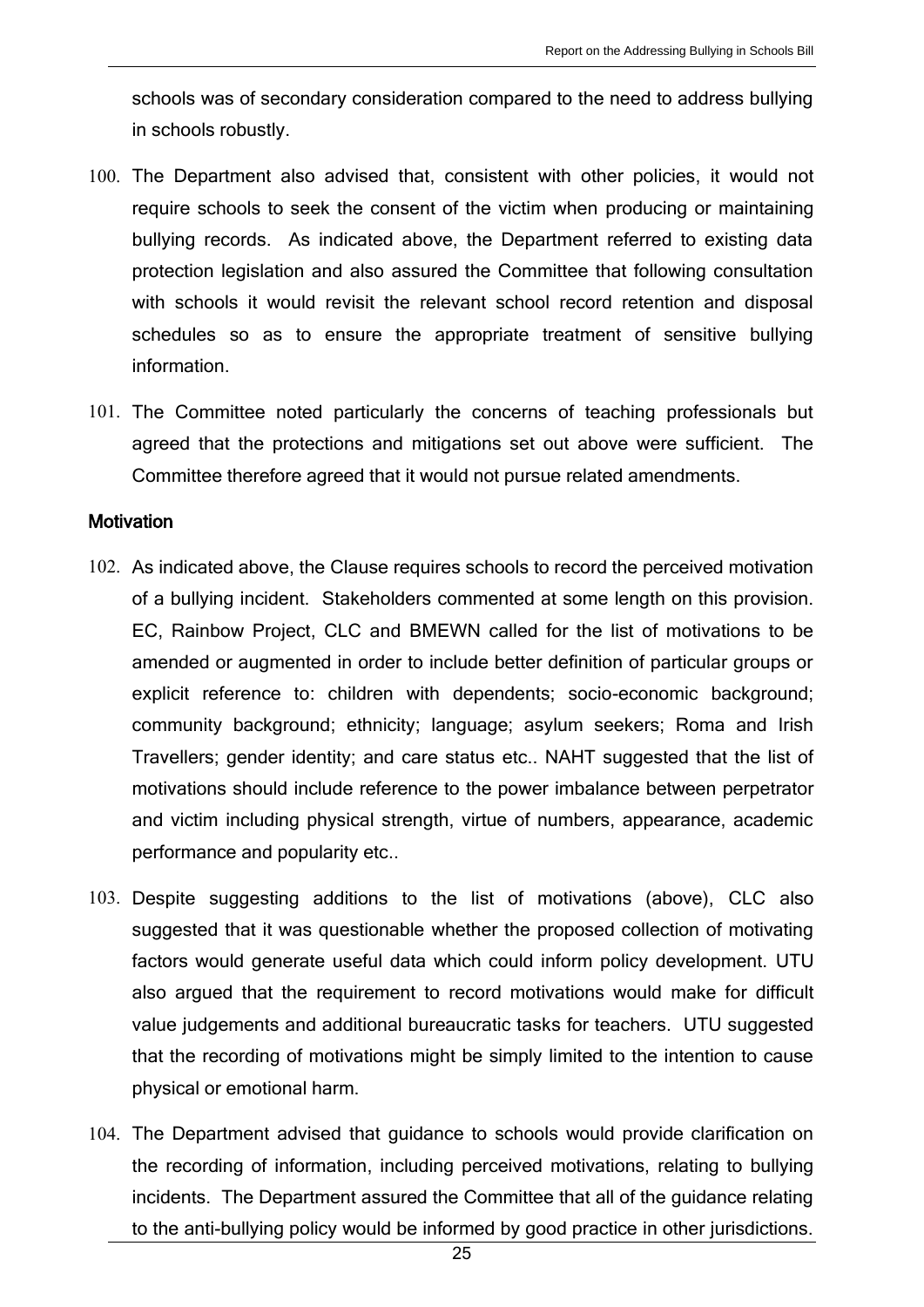The Department contended that the motivations listed in the Bill were designed to be consistent with the Department's policy in respect of the inclusion of Section 75 groups. However, the Department conceded that in order to achieve this, a correcting amendment would be required in order to include reference to "children with dependents". The Department asserted that when the information specified in the Bill is recorded by schools and subject to aggregation, it would usefully inform relevant Departmental policies.

- 105. The Department also advised that the wording of the Clause indicated that the list of motivations was not exhaustive and, as would be set out in guidance, schools would have the discretion to record a greater level of granularity in this regard. The Department thus contended that further amendments to these provisions were not required. The Department assured the Committee that the relevant provisions would not be commenced until guidance and relevant support for schools was in place.
- 106. The Committee agreed that the recording of bullying motivations by schools was an important feature of the anti-bullying policy. The Committee felt that aggregated information could usefully inform Departmental policy and ultimately help schools deal consistently with unwanted conduct and behaviours. The Committee felt that the list of motivations in the Bill required improvement. The Committee considered a number of approaches.
- 107. Some Members favoured amendments which would remove the list from the Bill and include an regulation-making power under which the Department would consult on and generate a more representative list of motivations. These Members dismissed the Department's contention that such an approach would be wasteful of school, Departmental and Assembly time and resources. These Members argued that this represented a sensible method of dealing with changing school demographics and responding to differing social pressures in schools.
- 108. Other Members felt that the list should be retained but that an order-making power should be included which would allow the Department to amend the list of motivations. It was argued that this would permit the Department to aggregate data and subsequently revise the list of motivations, as appropriate.
- 109. The Committee divided and agreed to support the latter approach. The Committee also subsequently agreed to support the Departmental correcting amendment to add "children with dependents" to the list of motivations.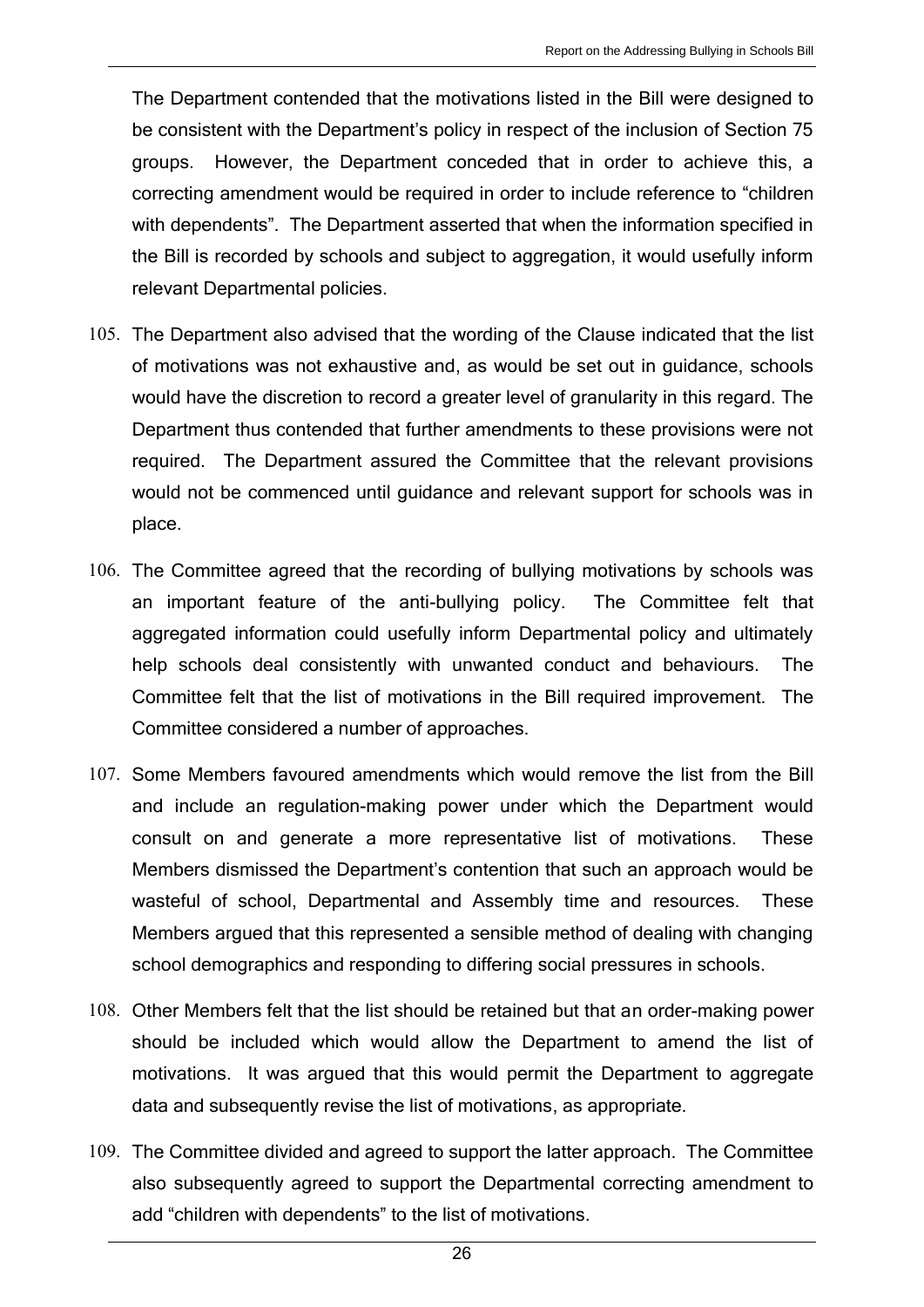## Clause 4: Interpretation

- 110. This Clause contains information on the interpretation of key terminology which is used in the Bill.
- 111. Stakeholders did not comment on the Clause. The Committee agreed that it was content with the Clause as drafted.

## Clause 5: Short title and commencement

- 112. This Clause contains the short title of the Act Addressing Bullying in Schools Act (Northern Ireland) 2015.
- 113. EC recommended that a provision should be added to the Bill which would require a review to take place after a fixed period, e.g. five years, in order to ensure the effectiveness of the legislation. UTU also suggested that the title of the Bill should be changed in order to reflect the Department's objective of seeking to eradicate bullying in schools.
- 114. The Department indicated that it ordinarily and regularly reviews the effectiveness of policy and legislation. The Department indicated that the title of the Bill accurately reflected its objective of helping schools to address bullying. The Department therefore advised that further substantive amendments were not required.
- 115. The Committee agreed that it would not pursue related amendments.

## Other Issues

- 116. Stakeholders made a number of other suggestions, not necessarily related to the clauses of the Bill.
- 117. NIABF suggested that the Department's anti-bullying research instrument a regular survey of single year groups in primary and post-primary schools – should be adapted in order to include children in different year groups, non-mainstream settings and should be based on a rights-based framework and focus on building resilience in children.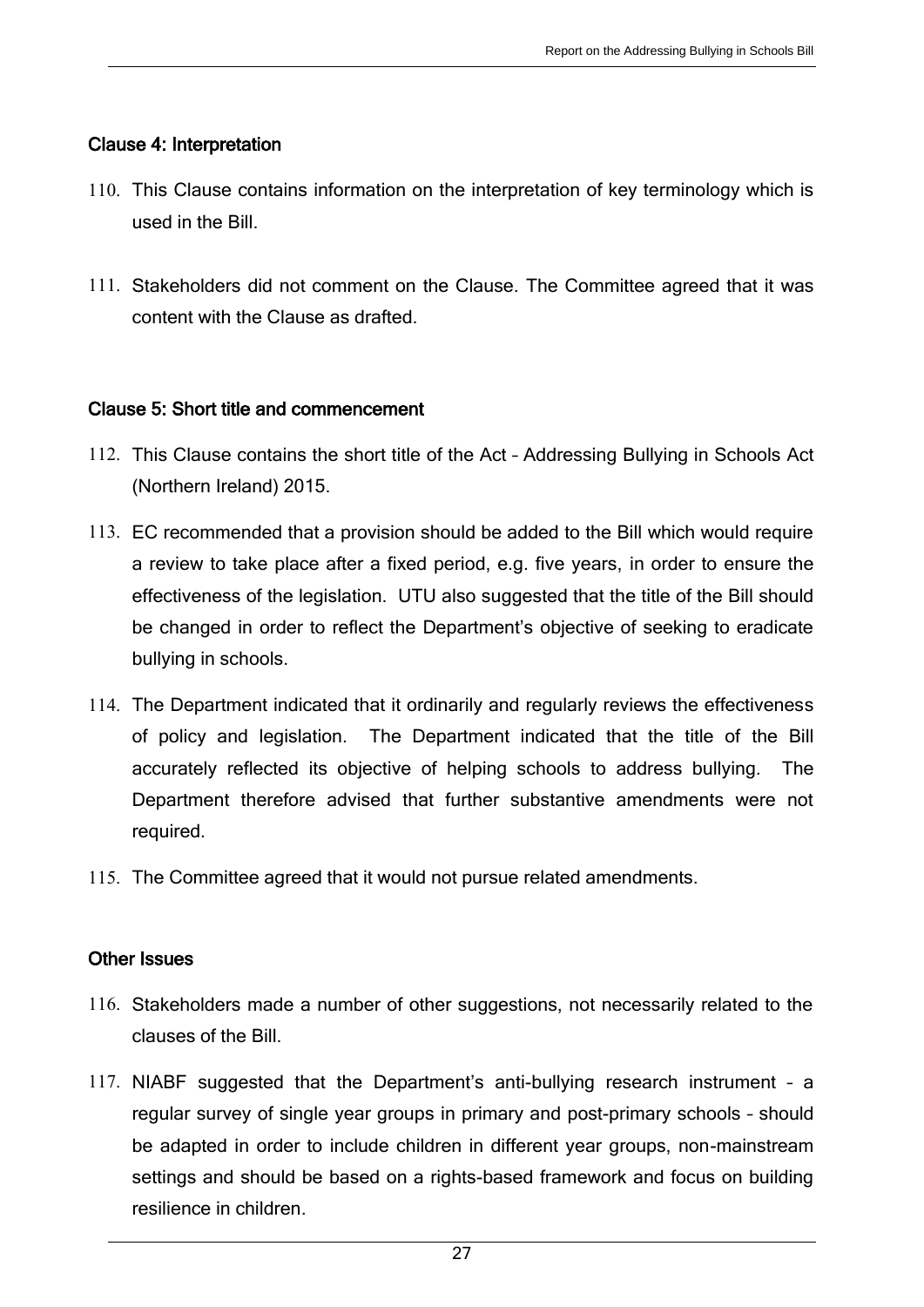- 118. The Department assured the Committee that it was to revise its research instrument in order to facilitate the evaluation of the effectiveness of the antibullying policy.
- 119. NICCY suggested that the Bill should create a statutory duty on educational bodies to support young and student carers.
- 120. The Department advised that such a duty was outwith the scope of the Bill.
- 121. NIHRC argued that other policies such as child protection and safeguarding policies should be amended in order to align their provisions with the Addressing Bullying in Schools Bill.
- 122. The Department assured the Committee that it was to review and revise its safeguarding and other relevant policies follow the passage of the Bill.
- 123. The Erasmus+ Connections group suggested that the Bill should be amended in order to enhance and ensure consistency of mental health support for pupils in schools and to increase the awareness of teachers on this issue during training provided during Initial Teacher Education.
- 124. The Department undertook to respond to the Committee on this issue as part of the Committee's consideration of pastoral care matters and the implementation of the Marshall Report Action Plan.
- 125. The Committee accepted the clarifications and assurances set out above and agreed that it would not pursue related amendments.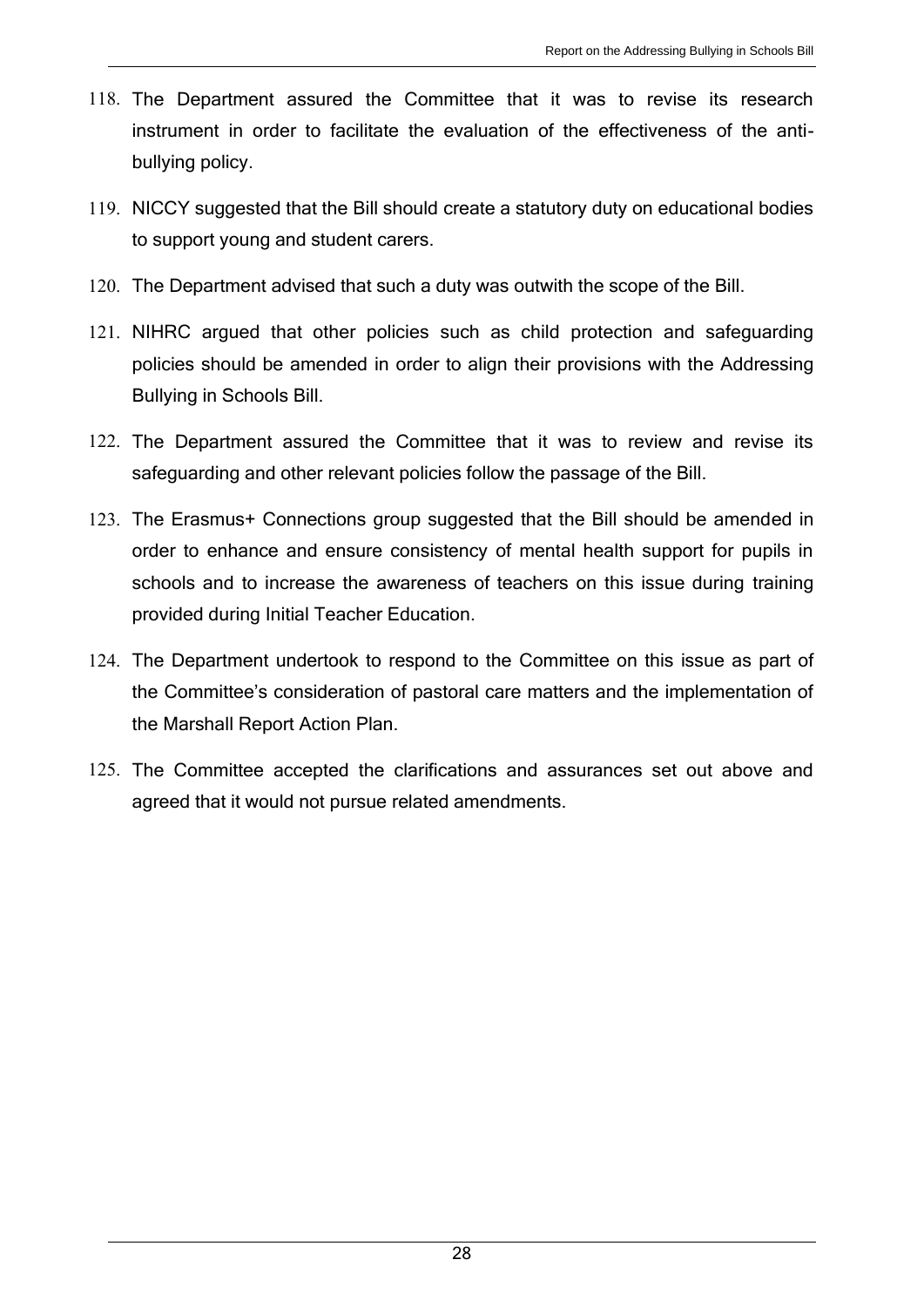# Clause by Clause Scrutiny

126. This section gives the decisions on the Committee's scrutiny of the clauses of the Addressing Bullying in Schools Bill. Members and other readers of this report may wish to refer to the previous section so as gain a full understanding of the Committee's consideration and deliberations on the individual clauses, alongside the decisions set out below.

## Clause 1: Definition of "bullying"

- 127. The Committee noted a Departmental assurance that forthcoming anti-bullying guidance would clarify the treatment of unrepeated or one-off events.
- 128. The Committee agreed to seek a Ministerial assurance, at Consideration Stage of the Bill, in respect of the development of appropriate guidance for Special Schools and Learning Support Units in relation to the identification and recording of bullying involving children with Special Educational Needs.
- 129. The Committee agreed to recommend an amendment to the Assembly, as indicated below, which would clarify that acts or omissions which do not meet the specification in Clause 1(1) may also be classified as bullying.

Clause 1, page 1, line 2 At end insert '(but is not limited to)'

- 130. The Committee agreed that it would reconsider its position in respect of the above, in the event of an alternative Departmental approach or upon receipt of revised Departmental wording.
- 131. The Committee agreed to recommend to the Assembly, in line with a Departmental suggestion, that Clause 1 be subject to a technical amendment set out below.

Replace Clause 1 with the following:

'Definition of "bullying" [j1]

- 1.—(1) In this Act "bullying" includes the repeated use of—
- (a) a verbal, written or electronic communication,

(b) a physical act, or

(c) a combination of those,

by a pupil or a group of pupils against another pupil or group of pupils, with the intention of causing physical or emotional harm to that pupil or group of pupils.

(2) For the purposes of subsection (1), "act" includes "omission".'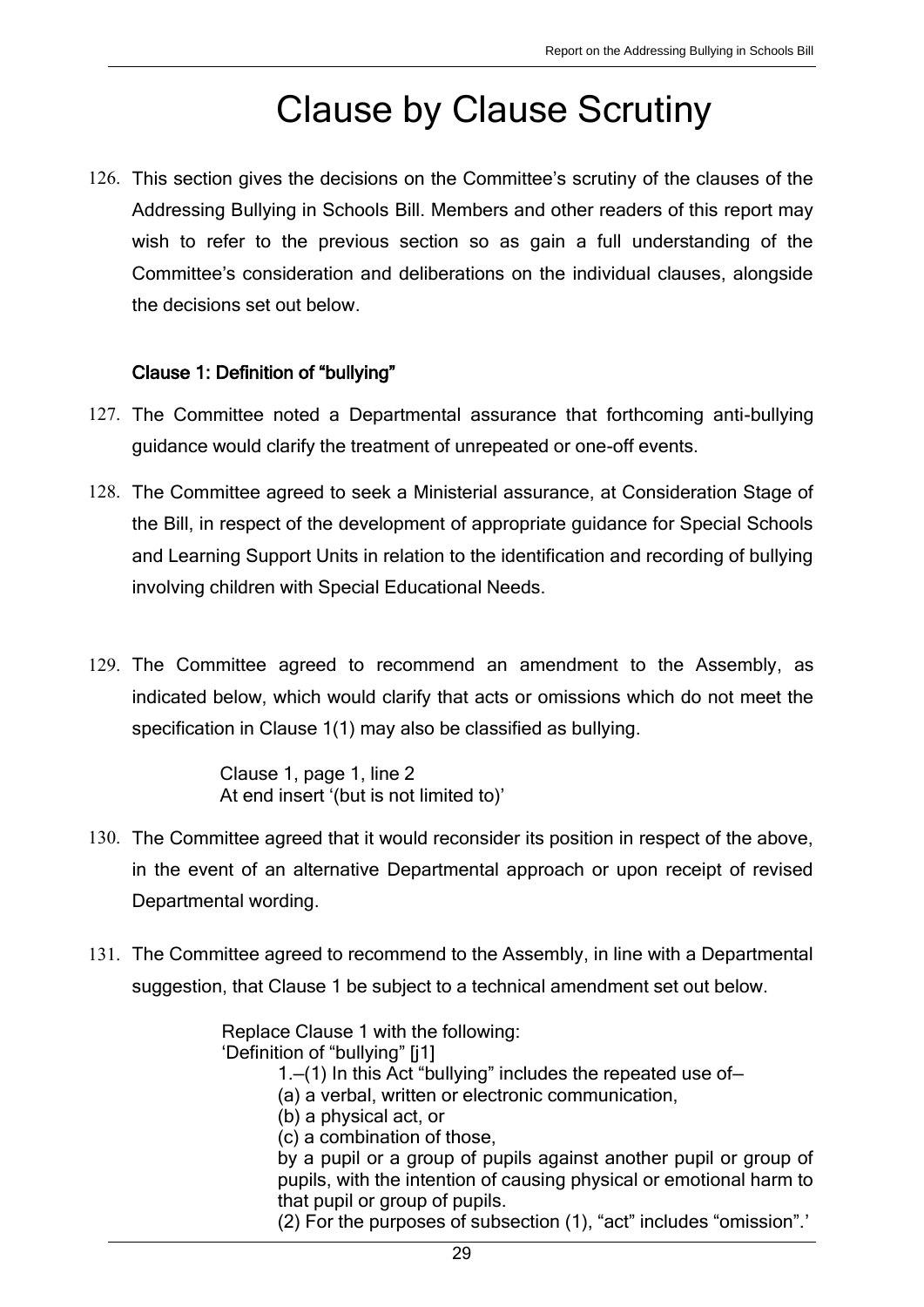- 132. The Committee agreed that in order to give effect to the specification amendment above, it would recommend to the Assembly an amendment to the previous Departmental amendment to Clause 1.
- 133. The Committee agreed that it was content with Clause 1, subject to the proposed amendments.

#### Clause 2: Duty of Board of Governors to secure measures to prevent bullying

134. The Committee agreed to recommend an amendment to the Assembly, as indicated below, which would require schools to review their anti-bullying measures within a period not exceeding 4 years.

> Clause 2, page 1 Leave out line 22 and insert- '(i) at intervals of no more than 4 years; and'

135. The Committee agreed to recommend an amendment to the Assembly, as indicated below, to enable Boards of Governors to consider measures to address bullying by means of electronic communication regardless of when it occurs where it is likely to have a negative impact on the pupil's education. The Committee's agreement was on a without prejudice basis and subject to consideration of revised wording.

The Committee divided.

Ayes **Noes** Abstained Not voting Peter Weir Chris Hazzard Sandra Overend Jonathan Craig Maeve McLaughlin Trevor Lunn Robin Newton Nelson McCausland Seán Rogers

> Clause 2, page 2, line 16 At end insert –

'(1A) The Board of Governors of a grant-aided school may, to such an extent as is reasonable, consider measures to be taken by the school (whether by the Board of Governors, the staff of the school or other persons) with a view to preventing bullying by means of electronic communication, in circumstances other than those listed in section 2(1)(b), where that bullying is likely to have a detrimental effect on a registered pupil's education.'

136. The Committee agreed to write to the Department seeking sight of its pastoral care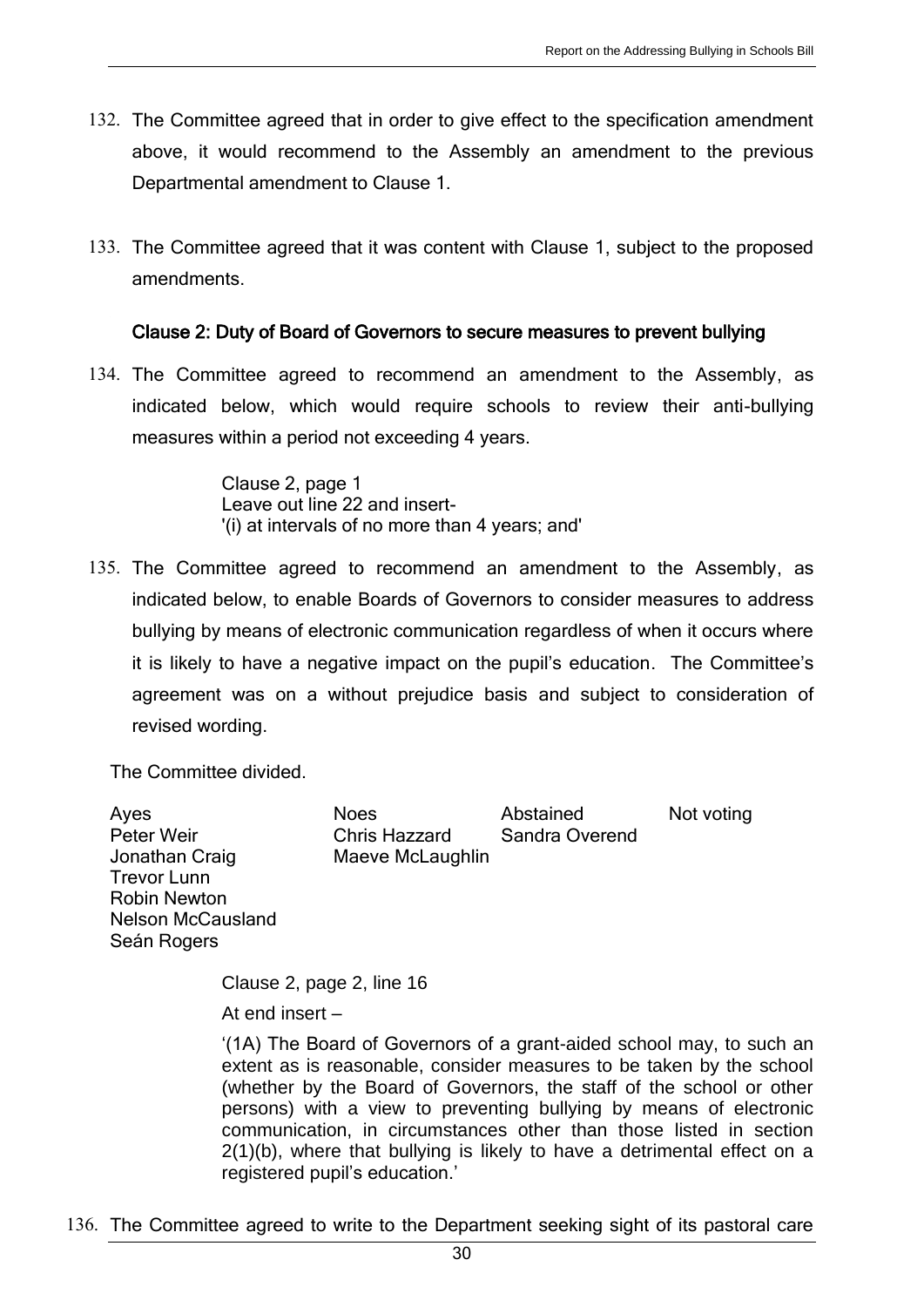guidance and any other relevant policies relating to the well-being and safeguarding of pupils.

137. The Committee agreed that it was content with Clause 2, subject to the proposed amendments.

#### Clause 3: Duty to keep a record of incidents of bullying

138. The Committee agreed that it would not recommend an amendment to the Assembly, as indicated below, to replace the list of bullying motivation factors in Clause 3 with a relevant Departmental regulation-making power.

The Committee divided.

| Ayes                     | <b>Noes</b>          | Abstained      | Not voting |
|--------------------------|----------------------|----------------|------------|
| Peter Weir               | <b>Chris Hazzard</b> | Sandra Overend |            |
| Jonathan Craig           | Maeve McLaughlin     |                |            |
| <b>Robin Newton</b>      | Trevor Lunn          |                |            |
| <b>Nelson McCausland</b> | Seán Rogers          |                |            |

Clause 3, page 2, line 37 Leave out from line 37 to line 4 on page 3 and insert - 'any one or more factors prescribed in regulations to be made by the Department, subject to the draft affirmative procedure.'

139. The Committee agreed that it would recommend an amendment to the Assembly, as indicated below, to provide an order-making power to the Department to amend the list of bullying motivation factors in Clause 3.

The Committee divided.

Ayes Noes Noes Abstained Not voting Peter Weir Chris Hazzard Trevor Lunn Jonathan Craig **Maeve McLaughlin** Seán Rogers Robin Newton Nelson McCausland Sandra Overend

Clause 3, page 3, line 4 At end insert '( ) The Department may by order subject to negative resolution amend subsection (3).'

140. The Committee agreed to recommend an amendment to the Assembly, in line with a Departmental suggestion, which will add a reference to children and young people with dependents in the list of motivation factors in Clause 3(3).

> Clause 3, page 3, line 4 At end insert '( ) having, or not having, dependants'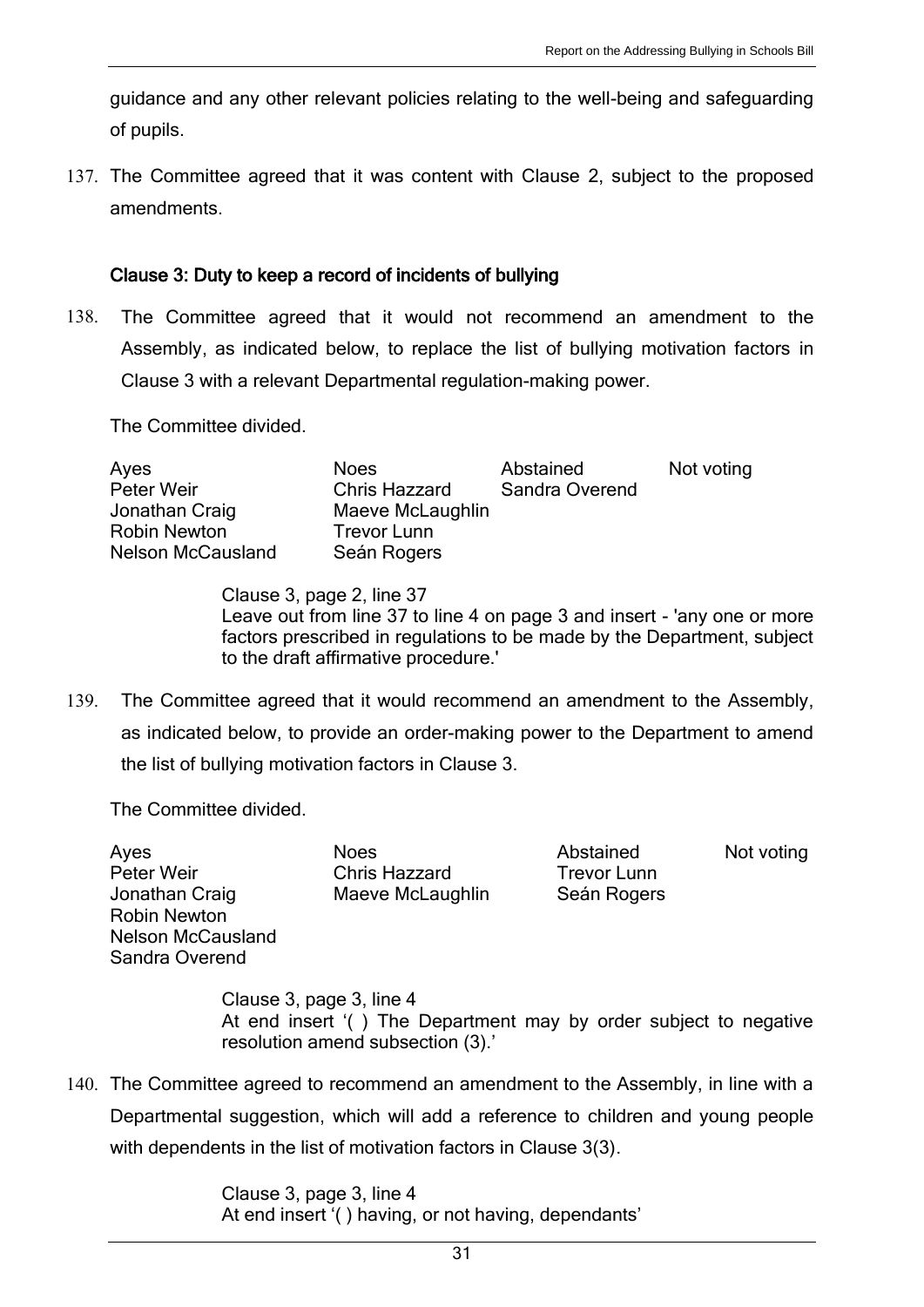141. The Committee agreed that it was content with Clause 3, subject to the proposed amendments.

## Clause 4: Interpretation

142. The Committee agreed that it was content with Clause 4, as drafted.

## Clause 5: Short title and commencement

143. The Committee agreed that it was content with Clause 5, as drafted.

## Long Title

144. The Committee agreed that it was content with the Long Title of the Bill, as drafted.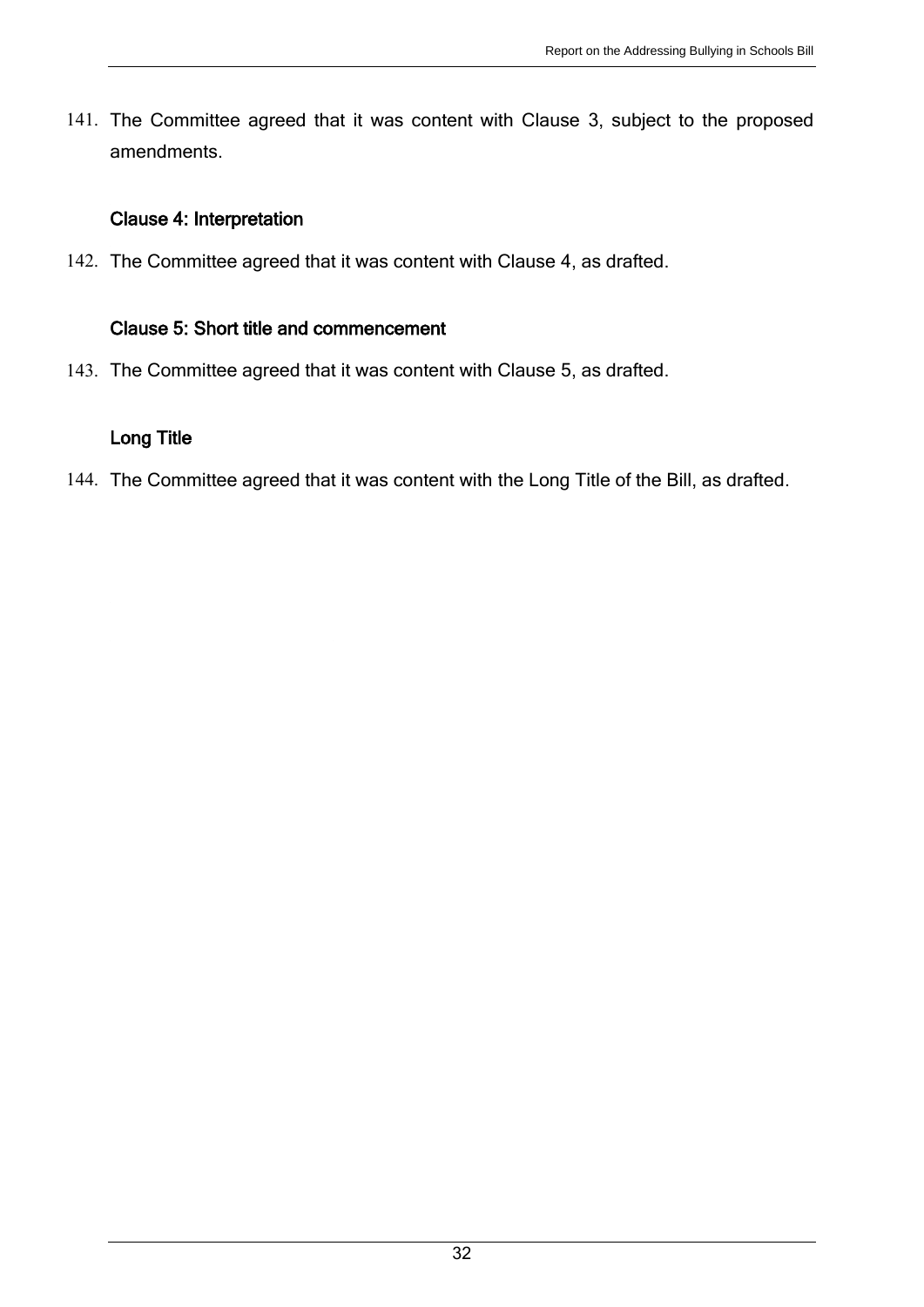# Links to Appendices

Appendix 1 – [Minutes of Proceedings](http://www.niassembly.gov.uk/assembly-business/committees/education/legislation---committee-stage-of-bills/addressing-bullying-in-schools-bill/minutes-of-proceedings/)

Appendix 2 – [Minutes of Evidence](http://www.niassembly.gov.uk/assembly-business/committees/education/legislation---committee-stage-of-bills/addressing-bullying-in-schools-bill/minutes-of-evidence/)

Appendix 3 – [Written Submissions](http://www.niassembly.gov.uk/assembly-business/committees/education/legislation---committee-stage-of-bills/addressing-bullying-in-schools-bill/written-submissions/)

Appendix 4 – [Papers from the Department for Education](http://www.niassembly.gov.uk/assembly-business/committees/education/legislation---committee-stage-of-bills/addressing-bullying-in-schools-bill/departmental-papers/)

Appendix 5 – [Assembly Research Papers](http://www.niassembly.gov.uk/assembly-business/committees/education/legislation---committee-stage-of-bills/addressing-bullying-in-schools-bill/assembly-research-papers/)

Appendix 6 – [Other papers](http://www.niassembly.gov.uk/assembly-business/committees/education/legislation---committee-stage-of-bills/addressing-bullying-in-schools-bill/other-related-papers/)

Appendix 7 – [List of Witnesses](http://www.niassembly.gov.uk/assembly-business/committees/education/legislation---committee-stage-of-bills/addressing-bullying-in-schools-bill/list-of-witnesses/)